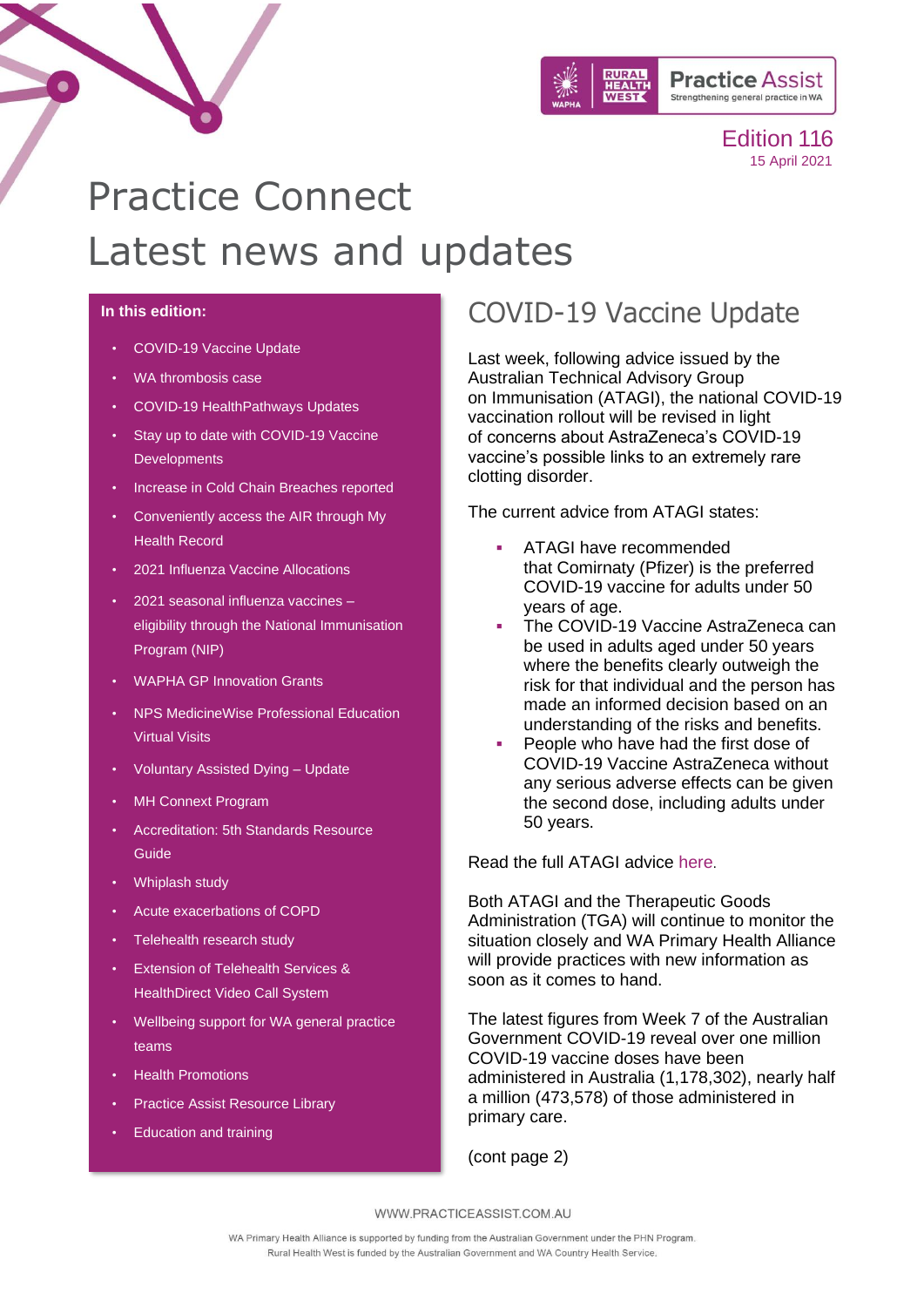



In WA, over 15,000 doses (15,839) have been rolled out in aged care and disability settings and close to 40,000 (39,787) doses have been administered through primary care (general practice, GP respiratory clinics and Aboriginal Community Controlled Health Services).

This represents an estimated 82 percent utilisation of WA's available COVID-19 doses (the third highest utilisation rate in the country after TAS and the ACT).

Read more the latest Commonwealth update (12 April 2021) [here.](https://www.health.gov.au/sites/default/files/documents/2021/04/covid-19-vaccine-rollout-update-12-april-2021_1.pdf)

### <span id="page-1-0"></span>**WA thrombosis with thrombocytopenia (TTS) case linked to AstraZeneca COVID-19 vaccine**

The Therapeutic Goods Association confirmed on the 13 April there had been a second case of TTS after a woman received the AstraZeneca COVID-19 vaccine.

The case occurred in a WA woman in her 40s who is now in a stable condition in hospital.

There have been about 700,000 doses of AstraZeneca given in Australia – meaning there has been a thrombosis event for every one in 350,000 doses.

Read the full update from the TGA [here.](https://www.tga.gov.au/alert/astrazeneca-chadox1-s-covid-19-vaccine-1)

#### **Thrombosis – what to look for**

Providers should be aware of the warning signs In the rare case of a central venous sinus thrombosis (CVST) developing.

Reported cases of CVST following the AstraZeneca vaccine developed between four to 20 days after vaccination.

In some cases, the symptoms included a persistent headache that did not settle with analgesia, included features of raised intracranial pressure (including headache, confusion and vomiting, neurological deficits and/or seizures.

For more advice read ATAGI's summary of current recommendations [here.](https://www.health.gov.au/news/atagi-statement-healthcare-providers-specific-clotting-condition-reported-after-covid-19-vaccination)

#### **Implications for the vaccine rollout after revised [ATAGI advice](https://www.pm.gov.au/sites/default/files/files/atagi-advice.pdf)**

The Australian Government is working through these implications with the states and territories as an urgent priority.

The AstraZeneca vaccine remains highly effective at preventing death and severe illness among people who have contracted COVID-19 and the incidence of the blood-clotting syndrome is very rare. The programme will be considered and recalibrated to take into account the ATAGI recommendations, with further updates provided as decisions are made.

#### **Pfizer announcement and vaccine contracts**

Australia has secured an additional 20 million doses of the Pfizer vaccine, bringing to 40 million the total number of Pfizer vaccines available this year to vaccinate the Australian population, thus reducing reliance on the AstraZeneca vaccine.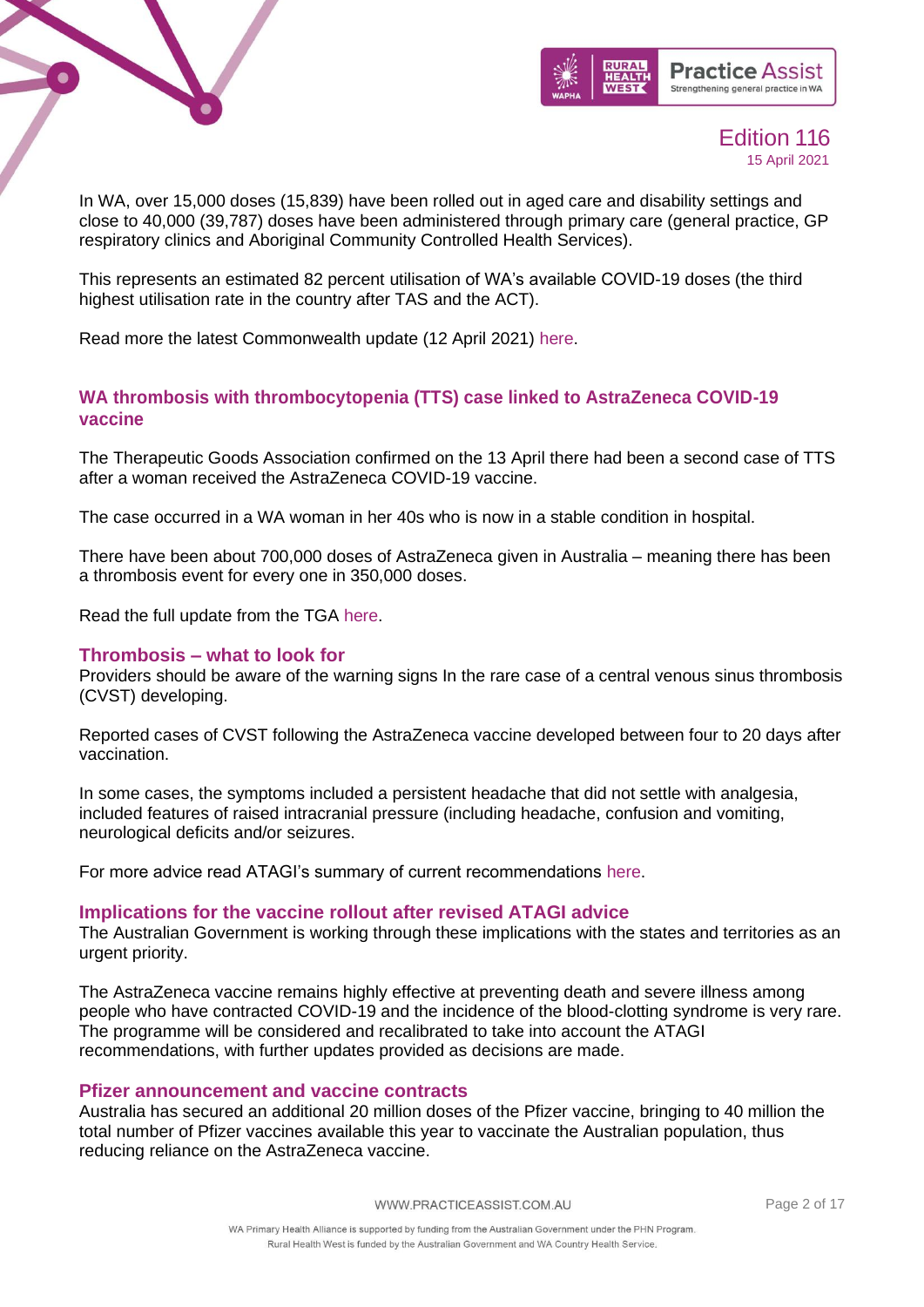



Additionally, Australia now has contracts for more than 170 million vaccines. Investment in the portfolio of vaccines is based on advice from the expert Science and Industry Technical Advisory Group, which is continually monitoring and assessing each of the vaccines to ensure that Australia remains well prepared for the rollout when the regulatory health and safety approvals have been granted.

### **COVID-19 vaccinations for DVA clients**

- Arrangements for administering the COVID-19 vaccine to Department of Veterans' Affairs (DVA) clients are the same as for the general public. This includes arrangements for billing through the Medical Benefits Schedule (MBS). For Medicare-eligible DVA clients, general practices should use the same [MBS item numbers](https://linkprotect.cudasvc.com/url?a=https%3a%2f%2fhneccphn.us11.list-manage.com%2ftrack%2fclick%3fu%3db2ee5cd7eaf045ef09a94932f%26id%3dd7421417b1%26e%3d8028a3fea9&c=E,1,tqFQW-r1hG9uW9mh6RDvRK5M--gKi1jnTYh_AdCR221YAkiRJuaYfFUt4jzMpLwFf1WKpXbqeoguDQE49dGJrC6wRuBT4H0Oxg_iAWUlrg,,&typo=1) used for the general public. [DVA clients](https://linkprotect.cudasvc.com/url?a=https%3a%2f%2fhneccphn.us11.list-manage.com%2ftrack%2fclick%3fu%3db2ee5cd7eaf045ef09a94932f%26id%3d9ff6f6a720%26e%3d8028a3fea9&c=E,1,kYxkzAgnD_6Fk9rykJJtRgxPZhf2qj7LcbC1SaN0bNpxkzUSc99EyCADjcUVnCFsRcEshL6W0Lx9T_sDSQ8aHSxWe35V4yndYataYUCmSEMvLqz2&typo=1)  [can therefore use their Veteran Card](https://linkprotect.cudasvc.com/url?a=https%3a%2f%2fhneccphn.us11.list-manage.com%2ftrack%2fclick%3fu%3db2ee5cd7eaf045ef09a94932f%26id%3d9ff6f6a720%26e%3d8028a3fea9&c=E,1,kYxkzAgnD_6Fk9rykJJtRgxPZhf2qj7LcbC1SaN0bNpxkzUSc99EyCADjcUVnCFsRcEshL6W0Lx9T_sDSQ8aHSxWe35V4yndYataYUCmSEMvLqz2&typo=1) as per usual DVA arrangements.
- More detailed information for providers is available on [the FAQ page](https://linkprotect.cudasvc.com/url?a=https%3a%2f%2fhneccphn.us11.list-manage.com%2ftrack%2fclick%3fu%3db2ee5cd7eaf045ef09a94932f%26id%3d5d463fd0dc%26e%3d8028a3fea9&c=E,1,V06Vke9b_ieZ2Al6P27TlWbxx12RToYhgJ8Oph6cjY9U5T18Jy5QAKxQGmOjJNoOVMazQt6EtBZe2GYtqC7PRvs2WGziBJ375IwWk6qiIVVVbw,,&typo=1) on the Department of Health website.

### **Women and pregnancy**

*ATAGI is currently reviewing their clinical advice and guidance for health professionals and consumers.*

- Clinical trials for new medicines do not typically include pregnant or breastfeeding participants.
- In preparation for vaccine rollout, the Australian Technical Advisory Group on Immunisation (ATAGI) has developed clinical advice for health care providers on the use of COVID-19 vaccines in Australia in 2021 available [online.](https://linkprotect.cudasvc.com/url?a=https%3a%2f%2fhneccphn.us11.list-manage.com%2ftrack%2fclick%3fu%3db2ee5cd7eaf045ef09a94932f%26id%3d635669670c%26e%3d8028a3fea9&c=E,1,PCeMjJP0yMyfBSce5cMV1aizWTMsRGch6V0OiACuac0EE7S-afTTvhs5dycM3k563ZJAjZoSdjfHbJsNQ3Jg4vjb9KVRmZV4VXBUGs_hrRo,&typo=1)

### **Resources published on the Department of Health website have been updated**

- [Patient information on AstraZeneca vaccine and thrombosis with thrombocytopenia syndrome](https://linkprotect.cudasvc.com/url?a=https%3a%2f%2fhneccphn.us11.list-manage.com%2ftrack%2fclick%3fu%3db2ee5cd7eaf045ef09a94932f%26id%3da986c62d5f%26e%3d8028a3fea9&c=E,1,ahCQZklWIIz-SDXpIxmnw353edtF_L_6OJJGKOgjJGHyCTSZyVDRsyerd48aUinBBwZJJxO9tfnHqOl7Nb-zppilxkiH0OOGs1WDLgrUdS73-GLeVYgcoHc,&typo=1) – **new document.**
- **Preparing [for your COVID-19 vaccination](https://linkprotect.cudasvc.com/url?a=https%3a%2f%2fhneccphn.us11.list-manage.com%2ftrack%2fclick%3fu%3db2ee5cd7eaf045ef09a94932f%26id%3dc466f8cfe6%26e%3d8028a3fea9&c=E,1,wsK6NUZj6JDOU35YOP_7eUrqURyedE_FKTDcsC4OsZ8Hwfu8xqIGCioY-19M0Oy86TD_w9FPZ0CYY6FvWWypoGT86mxk7DdCN8DfynttWn5-3d0aQfPvng,,&typo=1) updated document**
- [AstraZeneca vaccine information sheet](https://linkprotect.cudasvc.com/url?a=https%3a%2f%2fhneccphn.us11.list-manage.com%2ftrack%2fclick%3fu%3db2ee5cd7eaf045ef09a94932f%26id%3d3b81cfc6b7%26e%3d8028a3fea9&c=E,1,yjdsVYz6NlpdWnFvizxyrCGd9g9NooSG63s9Cv6Ax9uG1mvB855wj-IztkKP4ODMhXlfUrxxJZkbLOFHKfOlacjKjno0VXw0Hw7tzITtdaaStzrCKrzHxRCUWg,,&typo=1) updated document
- [After your AstraZeneca vaccine](https://linkprotect.cudasvc.com/url?a=https%3a%2f%2fhneccphn.us11.list-manage.com%2ftrack%2fclick%3fu%3db2ee5cd7eaf045ef09a94932f%26id%3ddbdeeb231a%26e%3d8028a3fea9&c=E,1,JwR4E-AkBXvt5o7iqadpW5j4MsVLEce7uRKnjvfPIxacdVc93M-PTvxeOWF8Zu4GD6ESxj1k0lbzM7PwymkJhcwSK-OAyvXRNNpzw360e3c,&typo=1) updated document
- [Pfizer vaccine information sheet](https://linkprotect.cudasvc.com/url?a=https%3a%2f%2fhneccphn.us11.list-manage.com%2ftrack%2fclick%3fu%3db2ee5cd7eaf045ef09a94932f%26id%3d609b5e8c54%26e%3d8028a3fea9&c=E,1,0q17fzXeKYFnSeitDI9ts0wf9Pyz5-65PiilEFNoCgIdmxVmn6D_ZPLD33l7WgisD5MUc9qT3eakbJPAX9KhT2CUdsmxmA2F7aihhGoMhw,,&typo=1) updated document
- [COVID-19 vaccine consent form](https://linkprotect.cudasvc.com/url?a=https%3a%2f%2fhneccphn.us11.list-manage.com%2ftrack%2fclick%3fu%3db2ee5cd7eaf045ef09a94932f%26id%3dcfaec9e3b5%26e%3d8028a3fea9&c=E,1,Kje7DOBpmRBGJEfuBCy-b-Dxu-s4B3R97d5eX9F7GoXcM5HIZ_T_ia_yV8S7u_ycMJWkWqlWhsjIt6WHJlX00b8ixfs_Nbhoql_UqYT6gw,,&typo=1) updated document

The National Centre for Immunisation for Research and Surveillance (NCIRS) is continuing to update further resources and we will provide further updates and these links as soon as they are available. In the context of the national picture as of 28 March, WA's progress was impressive and we continue to work closely with the Commonwealth government's vaccine workforce provider, to maintain and improve systems and processes.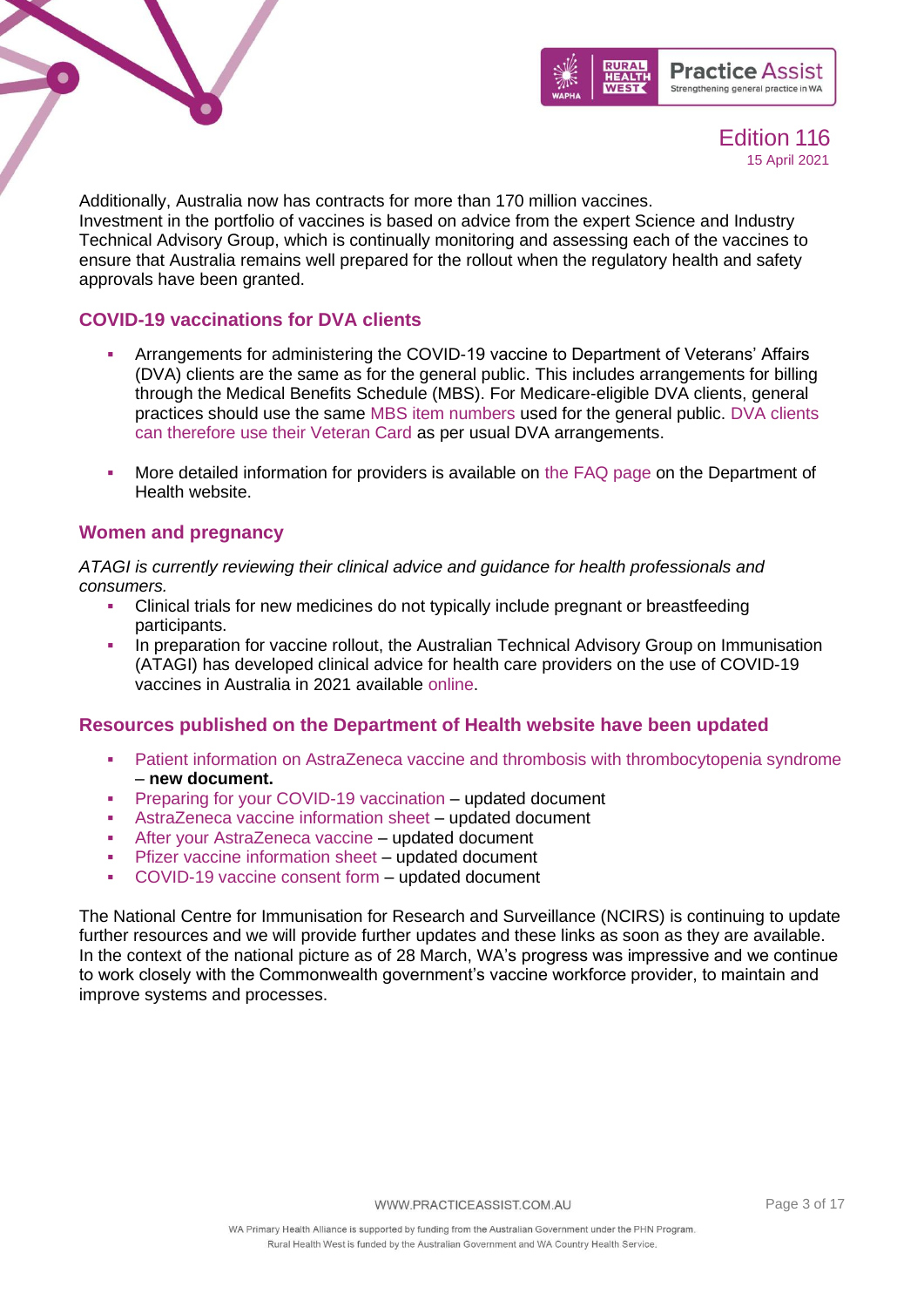



# <span id="page-3-0"></span>COVID-19 HealthPathways Updates

The following content updates have now been published on the HealthPathways site:

### [COVID-19 Vaccination Information](https://linkprotect.cudasvc.com/url?a=https%3a%2f%2fwapha.us11.list-manage.com%2ftrack%2fclick%3fu%3dc973db7b85e56f4c3d0eaacee%26id%3de9b3707c97%26e%3d02c79a9d9f&c=E,1,VmR3MXH4atjKoy6gR7adzLQS59qt118FpuobYs9MsDMePEF9W3uPHba_FXTzQ2NsvQGB3Qy3Zm7pNn-vGoP89laJQFUUNqzbFv12gGdX3LnPUA,,&typo=1)

Updated resources including:

- Provider guide for obtaining informed consent
- Consent form for COVID-19 vaccination
- **Consumer information on the** AstraZeneca vaccine
- **Information for after your AstraZeneca vaccine.**

### [COVID-19 Vaccination Procedure](https://linkprotect.cudasvc.com/url?a=https%3a%2f%2fwapha.us11.list-manage.com%2ftrack%2fclick%3fu%3dc973db7b85e56f4c3d0eaacee%26id%3da655ff3876%26e%3d02c79a9d9f&c=E,1,y6nagTwTSid3tZ6SES9x47fx1I-Ck8C4ui7bGpQDkkbcfhGiTQpypBd0aWqpmA3Dt_txCjbIg5a0oa4G3A3M7YIrQIlMmKoa2TDAbQ77XbSnvIFq49bbUxOYRA,,&typo=1)



- Added ATAGI statement for consumers on this rare clotting condition.
- Added quick link to Australian Department of Health Priority Groups for COVID-19 Vaccination Program: Phase 1b for information on eligibility, specifics on underlying medical conditions, proof of eligibility and proof of vaccination.

### [COVID-19 Telehealth:](https://linkprotect.cudasvc.com/url?a=https%3a%2f%2fwapha.us11.list-manage.com%2ftrack%2fclick%3fu%3dc973db7b85e56f4c3d0eaacee%26id%3d1614460bc6%26e%3d02c79a9d9f&c=E,1,rqfRMUKOT9d73XUEx5ejHg6Vq1faa_HMQ_xMZWbNjD8H-JG_9b1k66b9LpqTguz0tEs2-4cmxZ1tuYR7TEqKyRcnK97AiByYuRCqiRW9Vg8QiuKp6Axvxd38803f&typo=1)

Updated to reflect the extension of:

- Temporary MBS telehealth and phone consultation services until 30 June 2021
- Use of a digital image of a legal paper prescription until 30 September 2021.

### [COVID-19 MBS items:](https://linkprotect.cudasvc.com/url?a=https%3a%2f%2fwapha.us11.list-manage.com%2ftrack%2fclick%3fu%3dc973db7b85e56f4c3d0eaacee%26id%3dd65d93861e%26e%3d02c79a9d9f&c=E,1,jUkXSgjRcFCzeP14NoydEjLoQkh0dONLPr3ndr294xZRum5PpAJVM1W2otypXK2KyJeYFEGSUZQUL7nRrjo41vq8SEI3BzvWQdwPiEPtFwVsWIu9sR80&typo=1)

Updated to reflect the extension of the temporary MBS telehealth and phone consultation services until 30 June 2021.

To access HealthPathways please email the HealthPathways team at [healthpathways@wapha.org.au](mailto:healthpathways@wapha.org.au)

# Stay up to date with COVID-19 Vaccine Developments

### **COVID-19 Vaccination Training Modules - Update**

Please see the following notice regarding the COVID-19 Vaccination Training Modules:

- **E** Significant updates have occurred in to the COVID-19 vaccination training program on Friday 9 April.
- Module progress and completion have not been affected.
- You are expected to login and view the new information.
- A summary of the updates can be found in the announcement forum.
- All changes within the modules are identified by 'NEW' in red.



**HealthPathways WA Clinical decision support**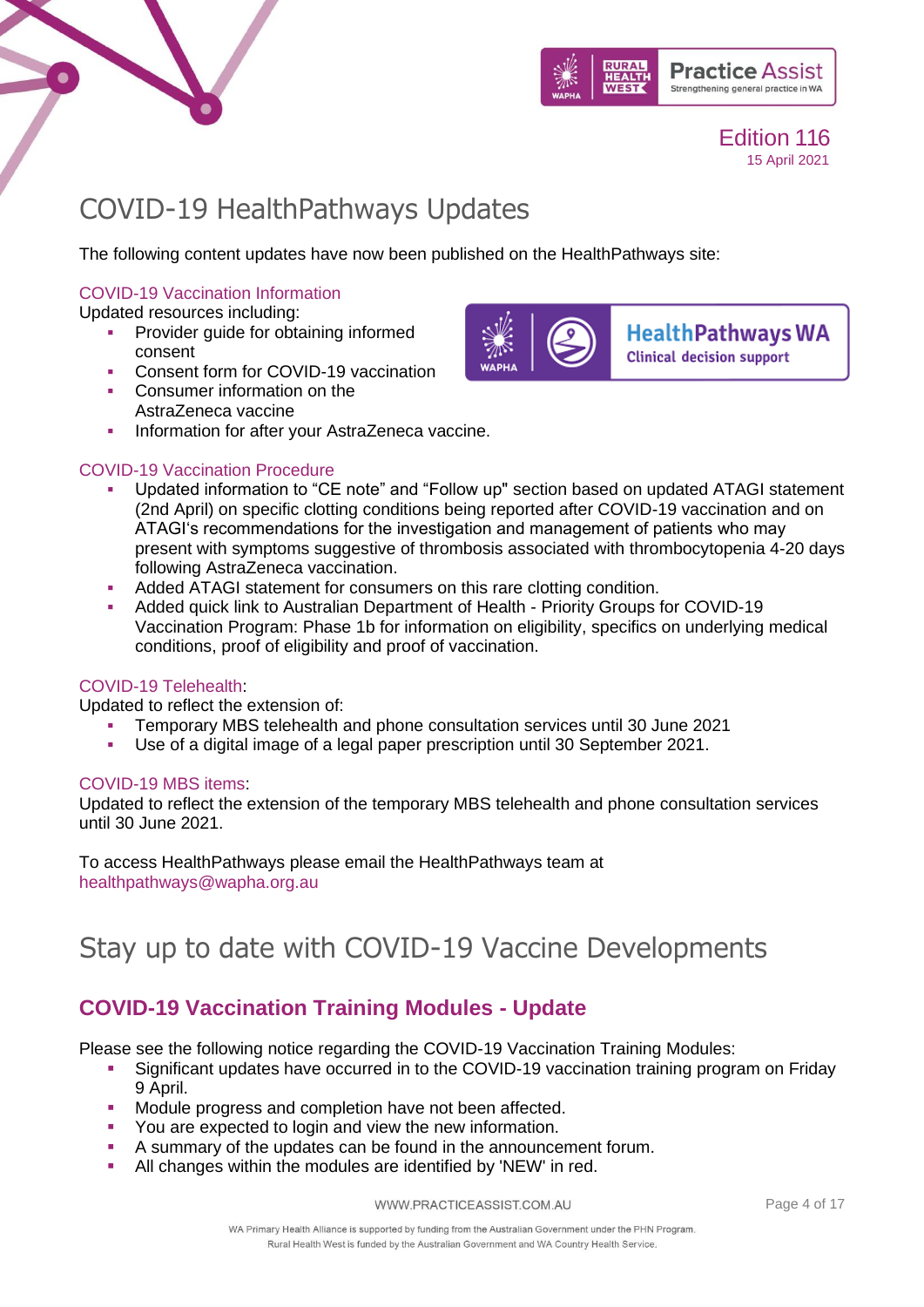



### **AstraZeneca excess dose policy**

The Australian Government Department of Health has published information on AstraZeneca excess doses. This [AstraZeneca excess dose policy](https://www.health.gov.au/initiatives-and-programs/covid-19-vaccines/information-for-covid-19-vaccination-providers/covid-19-vaccine-clinical-considerations#astrazeneca-excess-dose-policy) is for general practice, including GP Respiratory Clinics and Aboriginal Community Controlled Health Services

Excess doses are those doses of COVID-19 vaccine which will expire before the next scheduled vaccination clinic/patients booked for COVID-19 vaccine.

Please note that storage advice differs for AstraZeneca vaccine depending on whether it has been pre-drawn into a syringe or remains in the vial.

Where possible practices should aim to minimise excess doses. This can be through batching bookings within a vaccination session to match the number of doses available in a vial.

However, sometimes excess doses will remain at the end of a session, and these doses might expire before the next session is scheduled. For example, this could happen because of cancelled appointments or no shows.

In this case, it is recommended that clinics use the following strategies to prioritise others for vaccination in order to minimise vaccine wastage:

- Maintain a reserve list of eligible patients. These may be patients who have not been able to secure a vaccine appointment or have booked later but could come in at short notice. (Note: If a vial is opened but refrigerated, then the vaccine can still be administered up to 48 hours post opening. Clinics may identify and vaccinate eligible patients within that timeframe, regardless of when they have booked their next vaccination clinic.)
- Use identified excess doses for other patients or staff who fit the eligibility criteria and who are present in the practice.

Where these options are not available, practices should use identified excess doses for other patients or staff who fit the 2A or 2B eligibility criteria. This could include those present around the practice when excess doses are identified, such as those working in other businesses in the same building.

Practices should note and plan for people receiving the excess doses to be able to receive the second dose of the vaccine in due course.

### **COVID-19 and 2021 influenza vaccines: The how, what, why and when**

This webinar was held on 31 March 2021 as part of the 2021 National Centre for Immunisation Research and Surveillance (NCIRS) COVID-19 vaccine webinar series.

### **View the video of this webinar to:**

- learn about the 2021 influenza vaccination program, including suggested relative timing for administration of influenza vaccine with COVID-19 vaccine
- hear an update on the roll-out of COVID-19 vaccines in Australia.

You can view the webinar [here](https://www.ncirs.org.au/ncirs-seminarwebinar-series/31032021-covid-19-and-2021-influenza-vaccines-how-what-why-and-when?utm_medium=email&utm_campaign=Webinar%20video%20available%20-%20COVID-19%20and%202021%20influenza%20vaccines%20The%20how%20what%20why%20and%20when&utm_content=Webinar%20video%20available%20-%20COVID-19%20and%202021%20influenza%20vaccines%20The%20how%20what%20why%20and%20when+CID_f8dac9224b1f1650f32e927610fce2da&utm_source=eDM&utm_term=Watch%20now)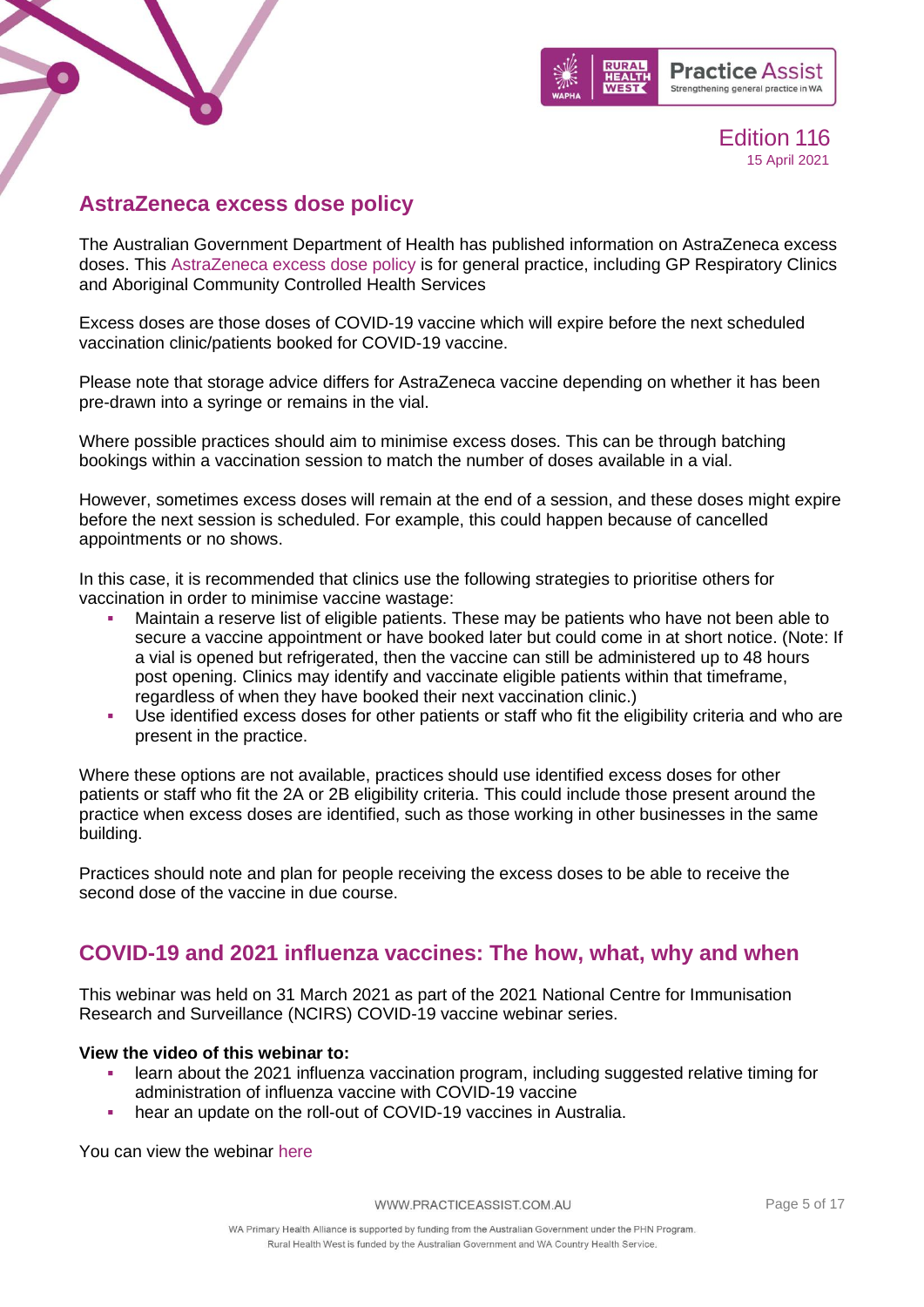



### **Upcoming webinar: COVID-19 vaccine uptake and acceptance**

The next webinar in the 2021 National Centre for Immunisation Research and Surveillance (NCIRS) COVID-19 vaccine webinar series will be focusing on practical advice for improving COVID-19 vaccine uptake and acceptance.

Date: Friday 30 April 2021 Time: 10:30 pm – 11:30 pm WST

In this webinar:

- hear an update on COVID-19 vaccine uptake in Australia
- hear the latest research on Australian attitudes towards COVID-19 vaccines
- learn evidence-based strategies for increasing COVID-19 vaccine acceptance among your patients, colleagues, family and friends.

### [Register here](https://us02web.zoom.us/webinar/register/WN_dAxq0oHjQImamxq_f1zs5g)

### **COVID-19 vaccine safety surveillance**

The national roll-out of COVID-19 vaccines commenced on 22 February 2021, and AusVaxSafety is conducting active vaccine safety surveillance of the vaccines in use. The vaccines currently being supplied are Comirnaty BNT162b2 (mRNA), sponsored by Pfizer Australia Pty Ltd, and COVID-19 Vaccine AstraZeneca, sponsored by AstraZeneca.

Surveillance data have been provided by Vaxtracker and SmartVax based on surveys sent on Day 3 after the vaccination, and data presented here are from surveys received up to 11 April 2021. These data are updated weekly.

**As at 11 April 2021** 

### **NO SAFETY SIGNAL DETECTED**

295,427 surveys sent Australia-wide 203,989 participants (69% response rate)



AusVaxSafety active vaccine safety surveillance system complements the Therapeutic Goods Administration (TGA) enhanced safety surveillance activities. View the TGA COVID-19 vaccine weekly safety report **[here](https://www.tga.gov.au/periodic/covid-19-vaccine-weekly-safety-report-10-03-2021)**. Find out more about how the TGA monitors the safety of COVID-19 vaccines and how you can report side effects on the **[TGA](https://www.tga.gov.au/covid-19-vaccine-safety-monitoring-and-reporting)** website.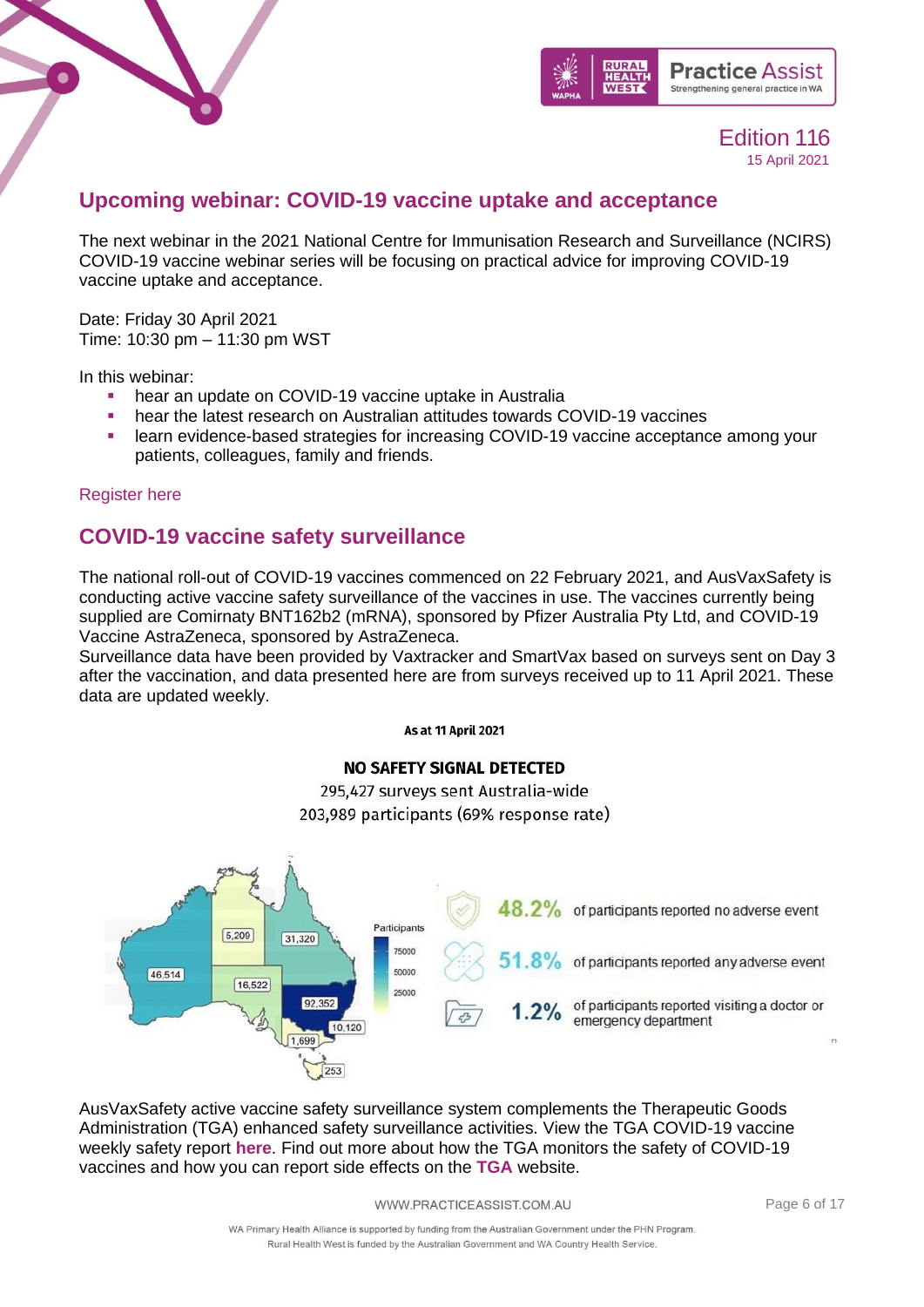



### Increase in Cold Chain Breaches reported

Please be aware that there have recently been a number of cold chain breaches reported in the Perth metro area. These have been due to a number of issues including power outages, fridge failures and overstocking of fridges (often due to large amounts of flu vaccinations being received)

Please ensure that your practice staff are aware of the importance of vaccine storage management, are familiar with your vaccine management protocol and of the 'Strive for 5' National Vaccine Storage Guidelines.

Please refer to the [National Vaccine Storage Guidelines 'Strive for 5'](https://www.health.gov.au/resources/publications/national-vaccine-storage-guidelines-strive-for-5) for information and advice for vaccine storage management for Australian immunisation service providers.



### Conveniently access the AIR through My Health Record

My Health Record allows GPs and practice nurses to easily check immunisation history through the Australian Immunisation Register (AIR).

If your practice is registered for My Health Record you can view the date of your patients' immunisation as well other key information stored within their Australian immunisation history.

The Practice Assist quick reference guide [How to access](https://www.practiceassist.com.au/PracticeAssist/media/ResourceLibrary/Digital%20Health/Accessing-AIR-through-MHR-Fact-Sheet-V2-210413.pdf)  [AIR through My Health Record and find a patient's](https://www.practiceassist.com.au/PracticeAssist/media/ResourceLibrary/Digital%20Health/Accessing-AIR-through-MHR-Fact-Sheet-V2-210413.pdf)  [immunisation history](https://www.practiceassist.com.au/PracticeAssist/media/ResourceLibrary/Digital%20Health/Accessing-AIR-through-MHR-Fact-Sheet-V2-210413.pdf) demonstrates how to find your patients' AIR information in both Best Practice and Medical Director.

If you require support for a different type of clinical software, please email the WA Primary Health Alliance Digital Health team via [ehealth@wapha.org.au](mailto:ehealth@wapha.org.au) for support or visit the [My Health Record website.](https://www.myhealthrecord.gov.au/for-healthcare-professionals/general-practice)

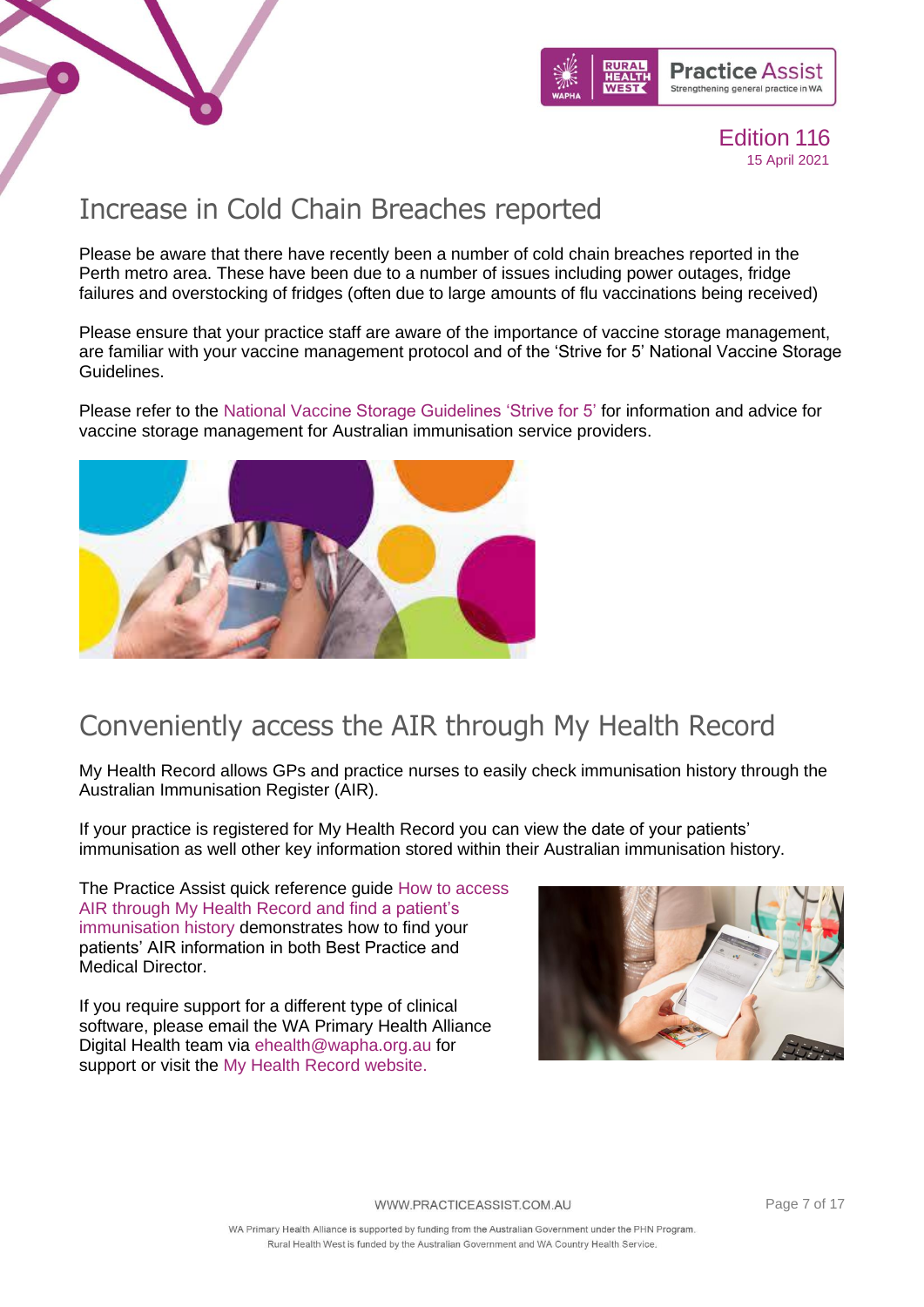



# 2021 Influenza Vaccine Orders Update

WA Primary Health Alliance and WA Health would like to thank all providers for their cooperation regarding the pre-allocation period, and the process has worked well to provide equitable and predictable access to government-funded influenza vaccines for persons aged 65 years and over.

To allow practices to have more flexibility, practices are now able to order influenza vaccines through the standard [WA Health vaccine ordering system.](https://wa.tollhealthcare.com/)

Please be aware, quantity limits will continue to apply to ensure equitable access to all providers, and while all vaccine products continue to arrive at the WA warehouse.

For Further information see [Information for GPs regarding pre-allocation and vaccine ordering,](https://www.practiceassist.com.au/PracticeAssist/media/ResourceLibrary/20210412-Info-to-GPs-re-flu-vaccine.pdf) visit the [Practice Assist 2021 Flu Vaccination Program](https://www.practiceassist.com.au/Coronavirus-COVID19/2021-Flu-Vaccination-Program) page or contact [vaccineorders@health.wa.gov.au](mailto:vaccineorders@health.wa.gov.au)

<span id="page-7-0"></span>2021 seasonal influenza vaccines – eligibility through the National Immunisation Program (NIP)

This new resource from the Department of Health outlines the eligibility requirements for obtaining National Immunisation Programfunded influenza vaccines in 2021. Groups funded under the program include pregnant



women, people with cardiac disease and people with chronic respiratory conditions.

The resource can be viewed [here.](https://www.health.gov.au/resources/publications/2021-seasonal-influenza-vaccines-eligibility-through-the-national-immunisation-program)





ralian, State and Territory Government Initiative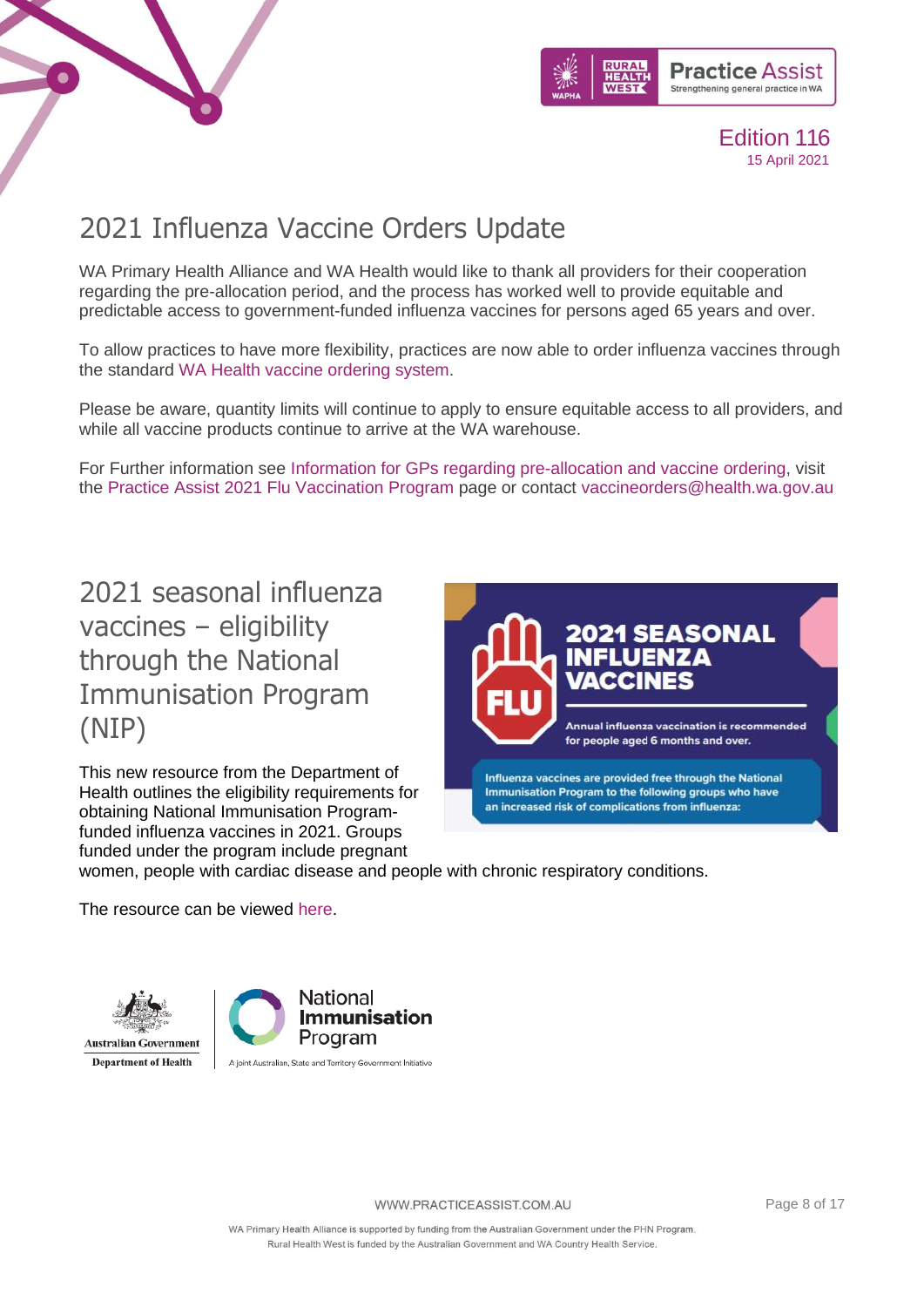



### <span id="page-8-0"></span>WAPHA's GP Innovation Grants

### **\$1,500 grants for IT equipment. Don't miss out, apply now.**

Would you like to enhance your practice's digital capability with new information technology (IT) equipment to take part in virtual programs, such as telehealth video consultations, webinars, online meetings and more?

To support general practices across Western Australia, WA Primary Health Alliance (WAPHA) is providing GP Innovation Grants of up to \$1,500 per practice, including GST, for the purchase of information technology (IT) equipment to participate in virtual programs.

Don't miss this one-time-only opportunity to take advantage of WAPHA's GP Innovation Grants, which are being allocated on a first-come-firstserved basis.

To apply for a grant, log in to the [WAPHA portal](https://portal.wapha.org.au/SignIn?ReturnUrl=%2F) and submit the online application form by the closing date of Friday 23 April 2021. If required, email [Practice Assist](mailto:practiceassist@wapha.org.au) for log in details.

For more information about WAPHA's GP Innovation Grants and the online application process, view the [fact sheet,](https://www.practiceassist.com.au/PracticeAssist/media/Practice-Connect/210331_Fact-Sheet_GP-Innovation-Grants_Final.pdf) email [Practice Assist](mailto:practiceassist@wapha.org.au) or call 1800 2 ASSIST (1800 2 277 478).



*Please note: WAPHA's GP Innovation Grants are designed to assist general practices with limited digital capability. As a result, corporate practices or legal entities with multiple practices can only apply for a grant for a maximum of four of their practices. Corporate practices and these legal entities should contact their head office before they apply for a grant.*

# <span id="page-8-1"></span>NPS MedicineWise Professional Education Virtual Visits

NPS MedicineWise accredited, evidence-based education and professional development topics for GPs are available to be delivered virtually by video call. Sessions are free and can be delivered in 30mins at a time that suits you.

Bookings can be made via the NPS website. We can provide a video link, simple instructions and phone support for practices who haven't tried video calls before.



For further information please visit the NPS Medicine Professional Education website [here.](https://www.nps.org.au/cpd)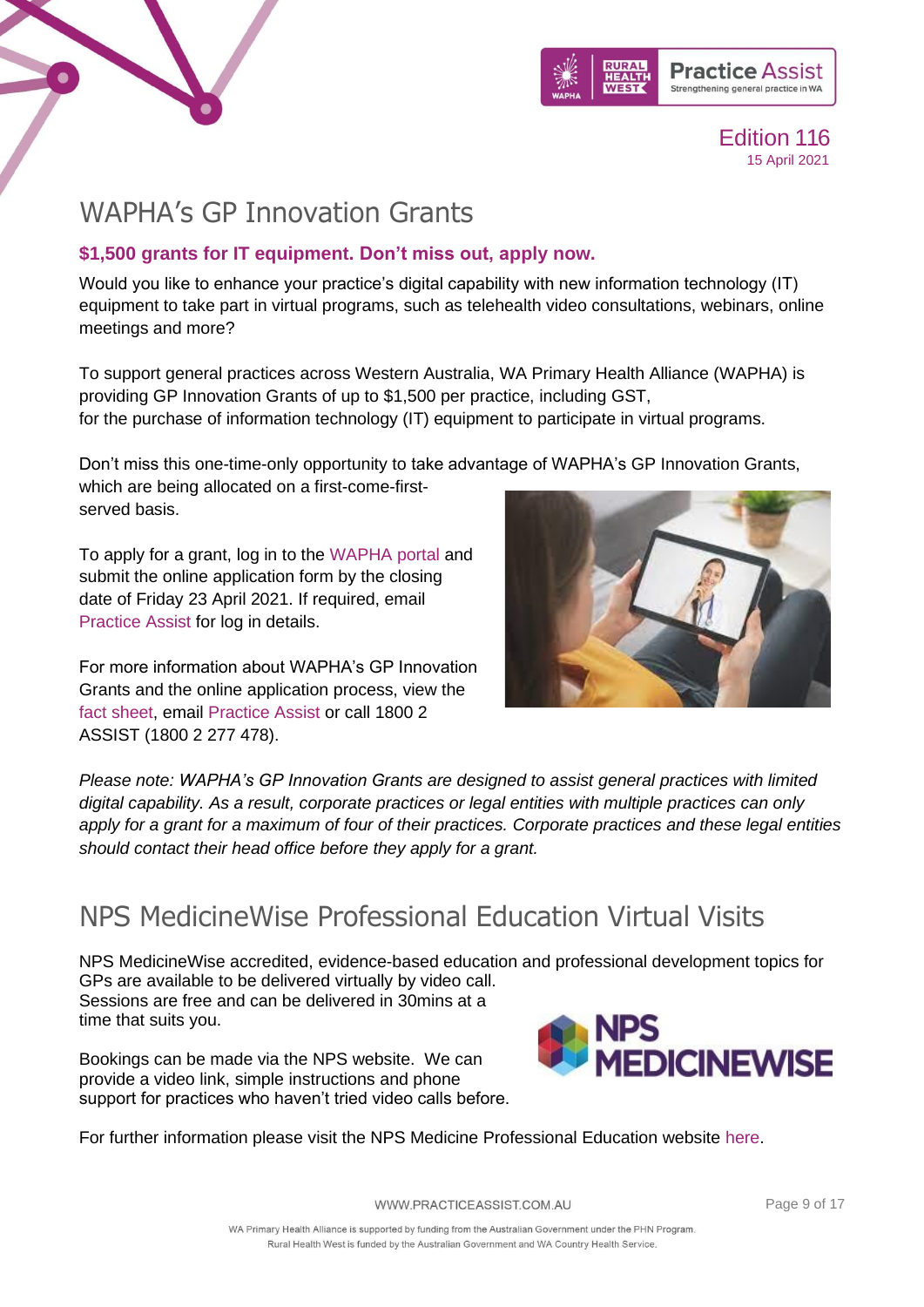



# <span id="page-9-0"></span>Voluntary Assisted Dying – Update

From 1 July 2021, Western Australians will have access to the Western Australian Voluntary Assisted Dying Statewide Pharmacy Service and the Western Australian Voluntary Assisted Dying Statewide Care Navigator Service.

### **Western Australian Voluntary Assisted Dying Statewide Pharmacy Service**

The Western Australian Voluntary Assisted Dying Statewide Pharmacy Service (SWPS) has been established to ensure the voluntary assisted dying substance is provided in a safe, equitable, and patient-centred manner. The SWPS continue preparations for operationalisation of this service for 1 July 2021. An information sheet on the SWPS is available [here](https://linkprotect.cudasvc.com/url?a=https%3a%2f%2fhealth.us14.list-manage.com%2ftrack%2fclick%3fu%3d8ec8704499f9955107930f649%26id%3d94e6703794%26e%3d3dc506253a&c=E,1,hALFGn_z3wxzT-0nv6UhWB_M-o5UwqdwuULunpsqKKkiWjDOU30xTvRSBHN1n0LgBCmMV_sJJGll81YQbpjXAh0q8dx5tfKZ0JtOL480qQ,,&typo=1) and more information will be made available prior to 1 July 2021.

### **Western Australian Voluntary Assisted Dying Statewide Care Navigator Service**

The Western Australian Voluntary Assisted Dying Statewide Care Navigator Service (SWCNS) has been established to support anyone involved with voluntary assisted dying in WA. Preparations continue in the lead up to 1 July 2021 including the recent appointment of the SWCNS Clinical Nurse Consultant. Recruitment of the Care Navigators is also nearing completion. An information sheet on the SWCNS is available [here](https://linkprotect.cudasvc.com/url?a=https%3a%2f%2fhealth.us14.list-manage.com%2ftrack%2fclick%3fu%3d8ec8704499f9955107930f649%26id%3d6f4a28b266%26e%3d3dc506253a&c=E,1,nvT0hicQsgrvAZ474xdUInViGfJpMhiGwE0PDjQehj01TNmN7ZltnuluSlzRXlx2t_v1gVm-30ZHpC1GEqb5zGUw31rYVtmXSMHIEA-twOS3sgym5kdW&typo=1) and more information will be made available prior to 1 July 2021.

### **Information resources now available**

In February several resources were released and can be accessed on the [WA Health voluntary](https://linkprotect.cudasvc.com/url?a=https%3a%2f%2fhealth.us14.list-manage.com%2ftrack%2fclick%3fu%3d8ec8704499f9955107930f649%26id%3d78661a7d31%26e%3d3dc506253a&c=E,1,8Iq7nXfeX_LJhEDwuCUEalE6e5omq3ZhyWrU6k6hAFYr9OPvaj4oeVAq1DraY-Nu5w-j42qZ9vPxME1wj6_dqQ_6pv3NLQCgvPKMerr-AA,,&typo=1)  [assisted dying website.](https://linkprotect.cudasvc.com/url?a=https%3a%2f%2fhealth.us14.list-manage.com%2ftrack%2fclick%3fu%3d8ec8704499f9955107930f649%26id%3d78661a7d31%26e%3d3dc506253a&c=E,1,8Iq7nXfeX_LJhEDwuCUEalE6e5omq3ZhyWrU6k6hAFYr9OPvaj4oeVAq1DraY-Nu5w-j42qZ9vPxME1wj6_dqQ_6pv3NLQCgvPKMerr-AA,,&typo=1)

### **Voluntary Assisted Dying Implementation Conference**

An implementation conference for Western Australian health professionals will be held on **Saturday the 22 and Sunday the 23 of May 2021**. To register your attendance for the conference, please click [here.](Eventbrite%20–%20Voluntary%20Assisted%20Dying%20Implementation%20Conference%202021)

### <span id="page-9-1"></span>MH Connext Program

The MH Connext program helps connect patients who are experiencing severe and complex mental health issues to the right mental health care at the right time.

It is a recovery-oriented program provided in the community by experienced mental health practitioners.

The mental health practitioner works together with the patients GP to provide emotional and psychological help and connect patients with local support services to actively encourage a recovery journey.

For more information on this service please view the [patient flyer here](https://www.practiceassist.com.au/PracticeAssist/media/Practice-Connect/MH-Connext_A4-web_210216.pdf) or [patient brochure here.](https://www.practiceassist.com.au/PracticeAssist/media/Practice-Connect/4353-Brochure-DL_MH-Connext_210208.pdf)



Page 10 of 17

WA Primary Health Alliance is supported by funding from the Australian Government under the PHN Program. Rural Health West is funded by the Australian Government and WA Country Health Service.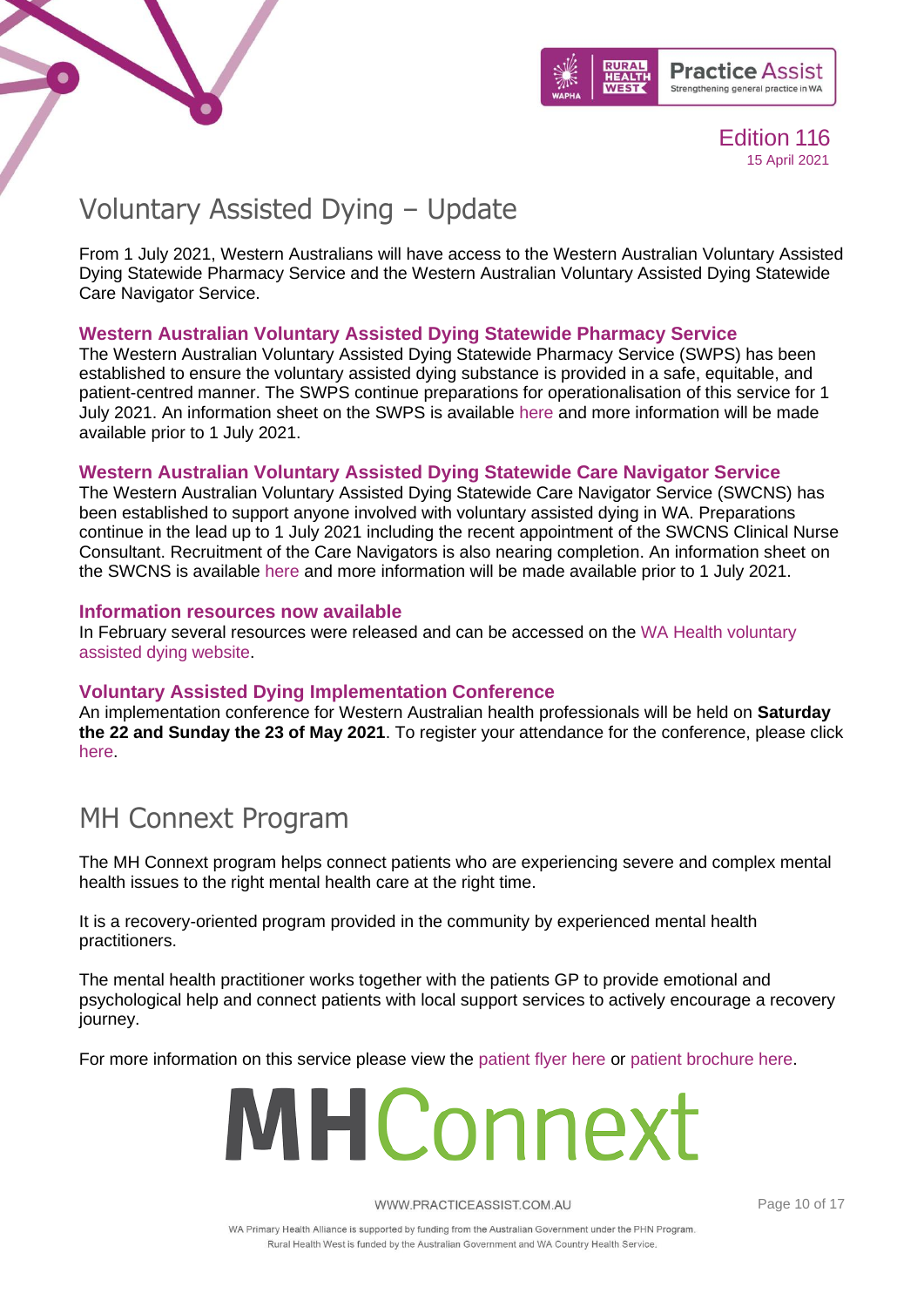



### <span id="page-10-0"></span>Accreditation: 5<sup>th</sup> Standards Resource Guide

The RACGP has published a [Resource Guide](https://www.racgp.org.au/running-a-practice/practice-standards/standards-5th-edition/resource-guide) that contains supplementary information to the 5th Standards. It is intended to assist practices meet the Indicators in the 5th edition.

<span id="page-10-1"></span>A feasibility trial of stratified Cognitive Functional Therapy for high risk neck and back injuries following road traffic crash [Whiplash Trial]



This clinical trial is testing an integrated model of care involving physiotherapy, psychology and GP care, looking at how to help people with neck or back pain after a motor vehicle accident. The research team from Curtin University, University of Queensland, and University of Sydney have provided information for GPs who may have eligible and interested patients experiencing neck or back pain from a recent (< 3 months ago) motor vehicle accident. Please view the [Recruitment](https://www.practiceassist.com.au/PracticeAssist/media/Practice-Connect/INTEGRATE-Recruitment-information-GP.pdf)  [Information for GPs](https://www.practiceassist.com.au/PracticeAssist/media/Practice-Connect/INTEGRATE-Recruitment-information-GP.pdf) flyer for more information, and further patient information is available through the trial website [www.integrateclinicaltrial.com.](http://www.integrateclinicaltrial.com/) Participation is funded by ICWA and is therefore free for patients.

### <span id="page-10-2"></span>General practice management of patients following acute exacerbations of COPD: an Australian survey (Monash University)

Investigators from Monash University are conducting a RACGP-funded national survey of GPs regarding the management of patients with acute exacerbations of COPD.

Acute exacerbations of COPD are a leading cause of hospitalisation, with a substantial proportion of cases being potentially preventable. GPs are invited to complete a short survey that aims to better understand current practice and unmet needs in order to optimise care for these patients.

The survey can be accessed by clicking [here.](https://monash.az1.qualtrics.com/jfe/form/SV_9YShQa4MHmHj5UV)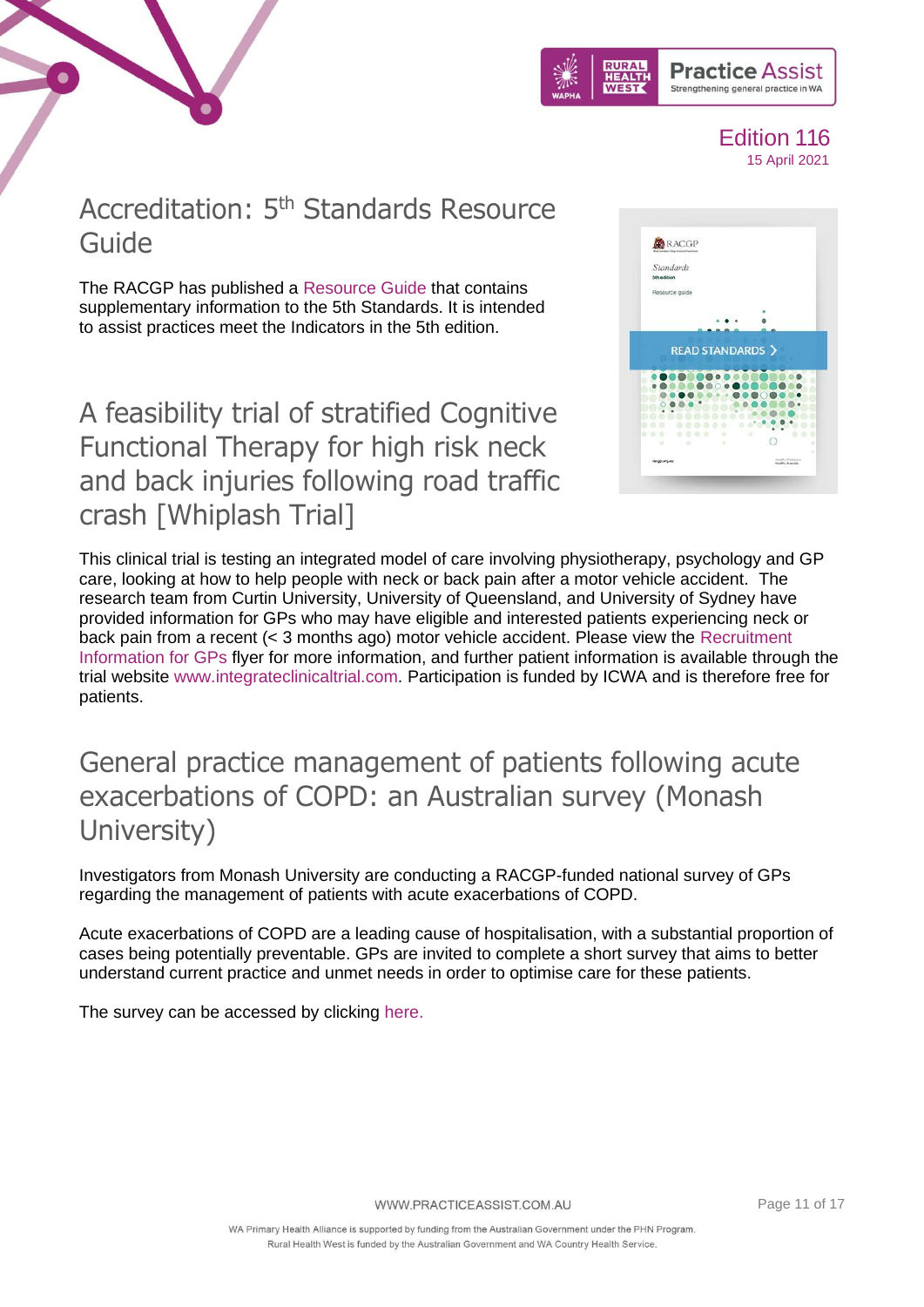



### <span id="page-11-0"></span>Australian primary care clinicians needed for telehealth research study

Researchers from The University of Queensland, Centre for Online Health, are recruiting clinicians (general practitioners, nurse practitioners, and other allied health staff) to participate in a research study on telehealth use in primary care. For further information please view the flyer [here.](https://www.practiceassist.com.au/PracticeAssist/media/Practice-Connect/Flyer_TH_primarycare.pdf)

# <span id="page-11-1"></span>Extension of Telehealth Services & HealthDirect Video Call System

The Australian Government [announced](https://linkprotect.cudasvc.com/url?a=https%3a%2f%2faapm.memnet.com.au%2fmemberselfservice%2fDistributionTracking%2fTrackLinks.aspx%3fhref%3dhttps%25253A%25252F%25252Fwww.pm.gov.au%25252Fmedia%25252Fover-11-billion-extend-australias-covid-19-health-response%26record%3d92ca1b6b-f2c3-434c-9eb4-5fae4ec922e6&c=E,1,eLlQ4Xp5NFfojDh4NRu2Ren8DYcFoRs2snhvJhqio2SApsSYfyBTRpGNioaZugTZIxZduWqe35T2P18YiPw_enF6MIN2m-ORA82cvUqYk2roM1p2&typo=1) that it will extend support for telehealth services and care, along with MBS-subsidised telehealth to 30 June 2021.

Along with this announcement, we are also pleased to announce the extension of the healthdirect Video Call COVID-19 GP Program to 31 December 2021. This provides free Video Call access for general practitioners working in private practice and/or Aboriginal Community Controlled Health Organisations (ACCHOs).

- The Department of Health has extended the healthdirect Video Call COVID-19 GP Program to 31 December 2021.
- For GPs in private practice wanting to start using the service, please [register](https://linkprotect.cudasvc.com/url?a=https%3a%2f%2f1e5b42389d4f4be3b580d064cded8778.svc.dynamics.com%2ft%2ft%2fiSilONjF6I5ig4PAmKuZUmBRnEDQO5Lx2NAoZb8xFYsx%2fYmaTRSdpjcIb7K63BklFovz82K1b2KS49voKJRVyesUx%3ftargetUrl%3dhttps%253A%252F%252F1e5b42389d4f4be3b580d064cded8778.svc.dynamics.com%252Ft%252Ft%252FTlP5qmlwxUEMQhcjwmze1qtxEmdi0WHgqXYcI3eaEeQx%252FUVEdJLXbqg2xiKUU1UldSZ393qJoO0uW9YOrajd5JHQx&c=E,1,VOVZH1rux70q2q1_BA6UvjSU4O0SlpvV9_HnL881tvuZatNGLVghN74O7dFpnResAKtgZkNvD5KzHTyaozHl-lWEEoBQ43zVqW1NNpZ6PLS8&typo=1) your practice. For GPs in ACCHOs wanting to start using the service, please [register](https://linkprotect.cudasvc.com/url?a=https%3a%2f%2f1e5b42389d4f4be3b580d064cded8778.svc.dynamics.com%2ft%2ft%2fypDWl92OF0oTrxedz8x6Zba0PJ2I3khJPQgfrG7J4ygx%2fYmaTRSdpjcIb7K63BklFovz82K1b2KS49voKJRVyesUx%3ftargetUrl%3dhttps%253A%252F%252F1e5b42389d4f4be3b580d064cded8778.svc.dynamics.com%252Ft%252Ft%252FyadBbYjEayh8EJ4fcQifiArHOw8NNyhYcXkbhifmKscx%252FUVEdJLXbqg2xiKUU1UldSZ393qJoO0uW9YOrajd5JHQx&c=E,1,dX-oQ2Um1miCnokdJjBWCBdM2QZ9wCqBSHjP1SI86JtDcYQ9s83HBB7cTDtU-r_gWGZqwtLUDdHnLyfF161PKdeACDM5qOxYfGJ0COBjCJBfma7JbqhnnQ,,&typo=1) for access.
- **RACGP CPD accredited training in healthdirect Video Call is now available for your practice**

### **RACGP Accredited Training**

In collaboration with the RACGP, healthdirect is offering CPD courses that support GPs and Practice Managers to use Video Call more confidently and effectively. The following free courses are run by healthdirect RACGP Education Activity Representatives:

### **Essential Video Call training 1 hour 2 CPD points for RACGP or 1-hour ACCRM credit**

This module is for GPs new to Video Call and covers the basic functionality of the platform. The course will also suit Practice Managers who may be implementing telehealth into their practice workflows. [Register here for essential training.](https://linkprotect.cudasvc.com/url?a=https%3a%2f%2f1e5b42389d4f4be3b580d064cded8778.svc.dynamics.com%2ft%2ft%2fymagguNlZqwevG4veJRYfcM6m8J8vYtXVaqlxhjRar8x%2fYmaTRSdpjcIb7K63BklFovz82K1b2KS49voKJRVyesUx%3ftargetUrl%3dhttps%253A%252F%252Fregister.gotowebinar.com%252Frt%252F8706971420614221070&c=E,1,XDryc-1116slpoFe5ZFGDp757emvra0v-RVNA9MqZXb4JuZ2qcc6us4uUx5PdgcdBNcBcsFa2YTI6PnVsF8q7IsfNTxNukHWmDVObTxLC8xHVOKdfA,,&typo=1)

### Advanced Video Call training 1 hour 2 CPD points for RACGP or 1-hour ACCRM credit

This module covers more advanced use of the platform. The course will also suit Practice Managers and anyone interested in how Video Call can reshape the provision of services to patients or clients. [Register here for advanced training.](https://linkprotect.cudasvc.com/url?a=https%3a%2f%2f1e5b42389d4f4be3b580d064cded8778.svc.dynamics.com%2ft%2ft%2fMnR6brwhLO9MJ7oB4oIUg3d0U5ImC0eqZ0j8cvfvjhox%2fYmaTRSdpjcIb7K63BklFovz82K1b2KS49voKJRVyesUx%3ftargetUrl%3dhttps%253A%252F%252Fattendee.gotowebinar.com%252Frt%252F7734492968113162000&c=E,1,5enbaCZgN2UKmhIHSZeizk2KM3Zj-SBwsqTKy-0Ewioex5Y86QdvC8TNLbTk6cblIS-yCiSPewLAKKHZWQX2MDwckMBv6FOM-85oMXK_&typo=1)

For further information, or to register for access to the platform, please contact the [healthdirect Video](mailto:videocall@healthdirect.org.au)  [Call team](mailto:videocall@healthdirect.org.au) or the [WAPHA Digital Health Team.](mailto:ehealth@wapha.org.au?subject=VideoCall)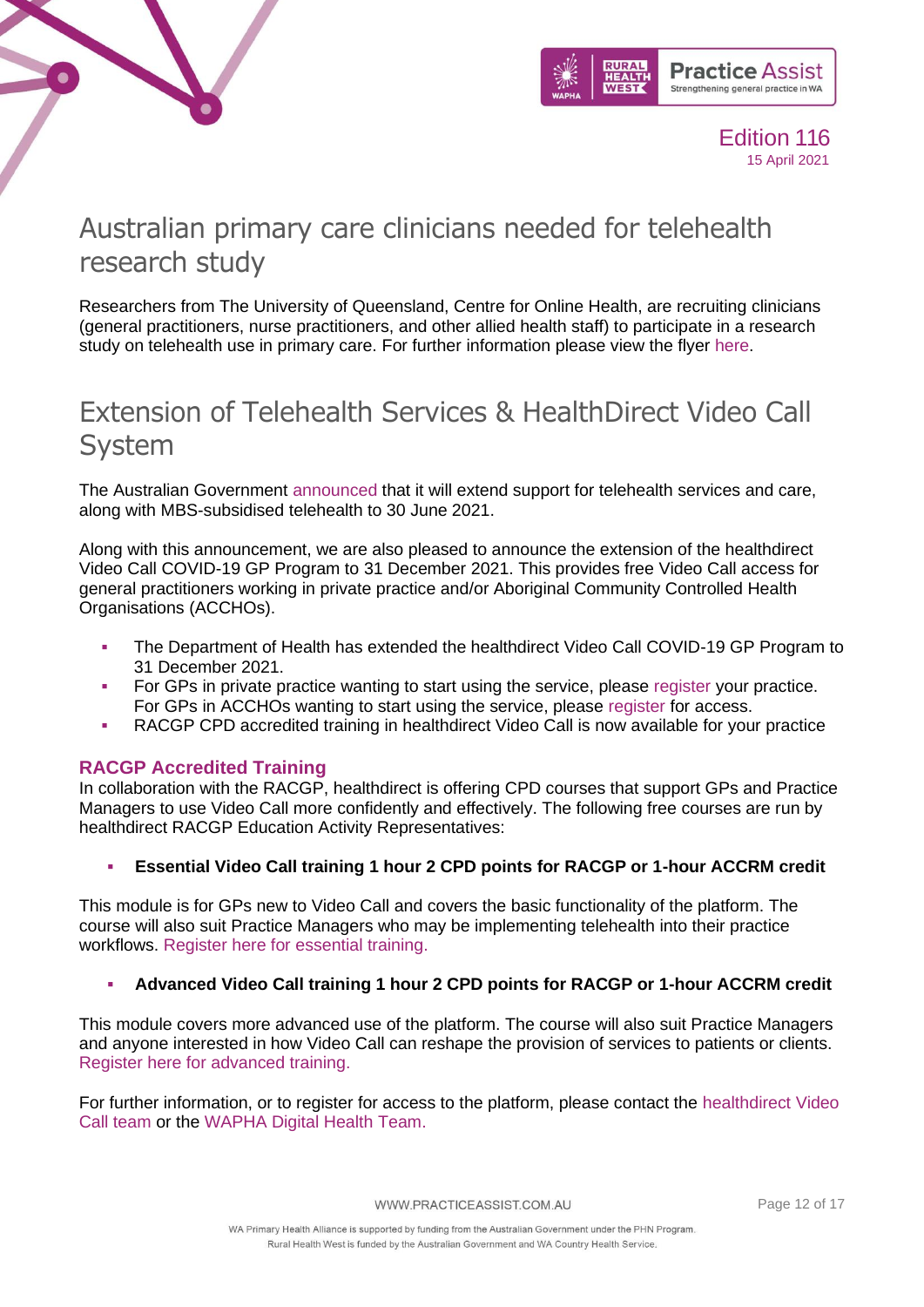



# <span id="page-12-0"></span>Wellbeing support at hand during stressful times for WA general practice teams

Professional and personal pressures can arise for general practice teams at the best of times, let alone during a global pandemic or local bushfire.

To support GPs and practice staff to look after themselves and take the necessary steps to support their wellbeing, WA Primary Health Alliance is offering three free confidential counselling sessions via its Wellness Program.

Provided through AccessEAP, and available to all WAbased general practice staff, the program offers confidential sessions with a counsellor who can offer information and assistance in navigating the COVID-19 response as well as other personal and professional issues.

Issues that can be addressed during counselling sessions include:

- **Preparing for major life changes**
- Changes at work
- Changes within family (marriage, new baby, divorce/separation)
- Goal setting for professional or personal life
- Developing new strategies for handling stress at work or at home
- Or simply to have someone to speak to about any of life's inevitable challenges



To book a confidential phone or video counselling appointment, you can call AccessEAP anytime on **1800 818 728**.

**You will need to identify as a WA Primary Health Alliance member when booking.**

GPs and practice staff can also contact Practice Assist by calling 1800 2 ASSIST or emailing [practice.assist@wapha.org.au](mailto:practice.assist@wapha.org.au) with any questions about the program.

For more information please visit the Practice Assist [COVID-19 Well-being and Support](https://www.practiceassist.com.au/Coronavirus-COVID19/Well-being-and-Support) webpage.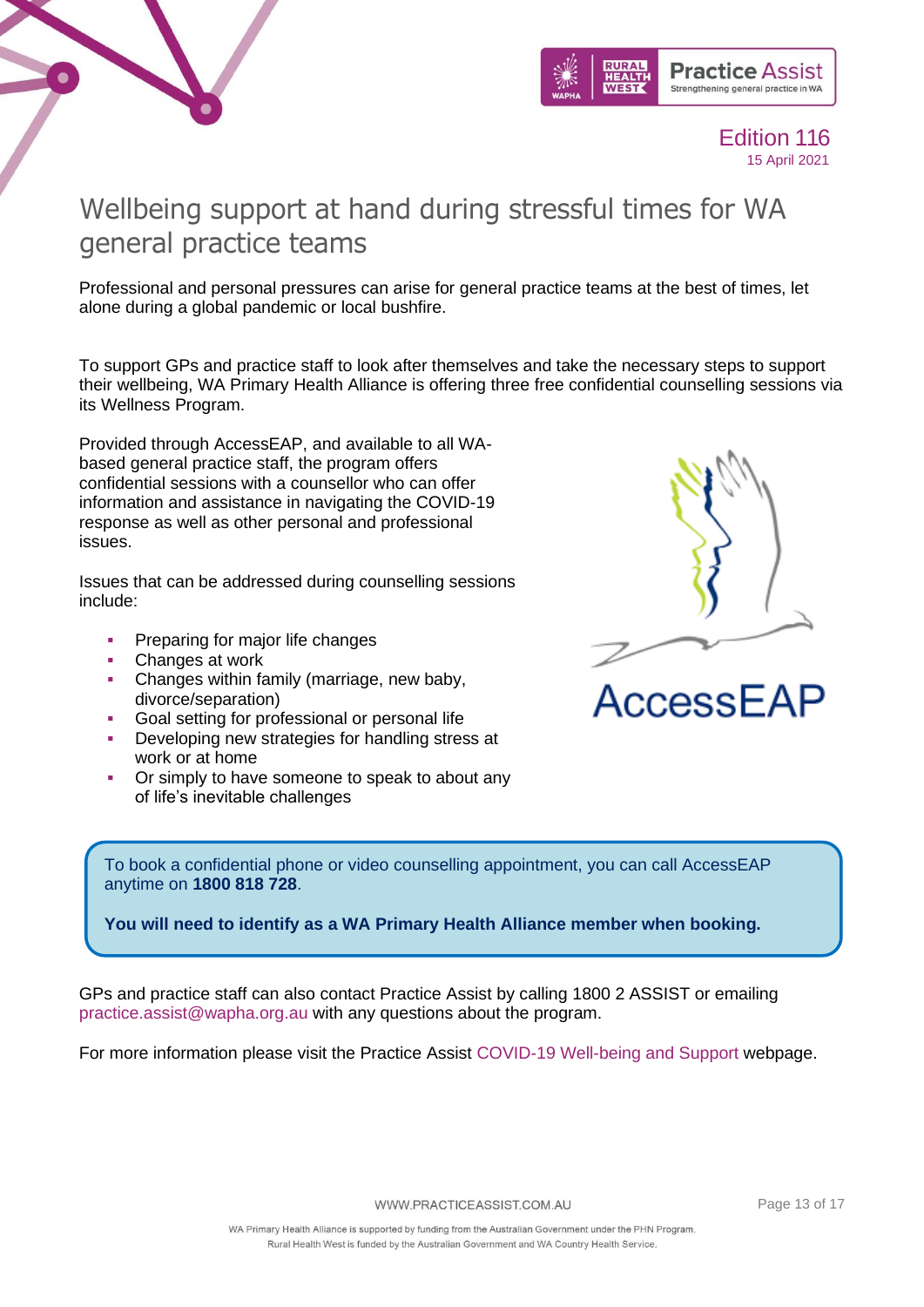



### <span id="page-13-0"></span>Health Promotion Events

### **Heart Week is 3 to 9 May – With your help we can make an IMPACT**

Heart Week is coming soon,  $3 - 9$  May 2021! This year, the Heart Foundation is calling on health professionals to start a conversation with their patients about the importance of heart health and routine Heart Health Checks.

### **Start opportunistic conversations**

Make the most out of your vaccination appointments and use the opportunity for increased patient contact to book eligible patients in for a Heart Health Check and other important preventative checks. [Access our Heart Week promotional pack](https://linkprotect.cudasvc.com/url?a=https%3a%2f%2fclick.e.heartfoundation.org.au%2f%3fqs%3dfec8946e3b3ec367feb0e60355afd9cfa97a83fe917af4fa1476d7dc1631dc794a14149c458f8c3f789ce5e542cfbba9e9042207f216bf61&c=E,1,9I3Zl1cQMctKa6-M7b5ybqQBK4mv3aqib0228VV3FUY3chAKvczRzs9y7YbUhKew_0nL27SCs5EZ10L3j5GYhT3BsApUi4V-Gf_weiu-Nqbu9ZM3EaZNY_g,&typo=1) to start the conversation.

### **Use our new Heart Health Check Toolkit**

Use templates and resources from our new Heart Health Check Toolkit to help streamline your delivery of Heart Health Checks and kickstart quality improvement activities. [Browse the Toolkit here.](https://linkprotect.cudasvc.com/url?a=https%3a%2f%2fclick.e.heartfoundation.org.au%2f%3fqs%3dfec8946e3b3ec367efa8fe2ae27384419fe367abb238231dcc23e41b8c8e3c2745ed3cab7ba845327863940c047130d3b9bf27ced9107767&c=E,1,M3cYWphMLXDwKcCsBcGPki22ZYUqQ-MgkNZtzqQ5O14lgJ4d9887yniKFzQVK3bWyfa3_QXipLUZnBehBLjD9gR6cSDD6NChgVCluMw3wLdmjg,,&typo=1)

### **Join the free Heart Week Webinar**

This Heart Week, join international and local CVD experts for an engaging discussion on the latest evidence for CVD prevention in primary care, including an update on coronary artery calcium scoring. [Save your spot for the webinar](https://linkprotect.cudasvc.com/url?a=https%3a%2f%2fclick.e.heartfoundation.org.au%2f%3fqs%3dfec8946e3b3ec36790e1c82d1fc4436b2af134d247f3781236d6c5349973c0bd2248097ff119493d9e038dc48cc5cbd0a31e937ba92ac0d5&c=E,1,Ly9lhJXh7uMM2FHgyGfBZXdlnxFWsNF-DZW3b_mcCxjbC3crtfZFHLIC-l7P1itGvMwyKEXRkRPWsPqDHSHBtWxED1vul1DTeSske9meKISJGyPAFQ,,&typo=1) today.

### **Further resources for your practice**

- **Email the Heart Foundation** at [wa@heartfoundation.org.au](mailto:wa@heartfoundation.org.au) if you would like a Heart Week pack (2 x printed waiting room posters and a sample Heart Health check brochure )
- Order up to 50 free copies of our [brochures](https://linkprotect.cudasvc.com/url?a=https%3a%2f%2fshop.heartfoundation.org.au%2fcollections%2fhealth&c=E,1,xd-4IihwAqrlOVlmRcNJAOu_JRrH4Y1c2uZg9MjbUwLAI26hKgkgeN-nF3hssX3BEBqL5P6LZVSOGwhU_yKYp-XTyV4GAd_hM0R0I2GDBbnr58Q,&typo=1) from our online shop .



| <b>Coming up soon</b>             |             |
|-----------------------------------|-------------|
| World Immunisation Week           | April 24-30 |
| World Malaria Day                 | April 25    |
| Art for Epilepsy                  | May 1-31    |
| Crohn's & Colitis Awareness Month | May 1-31    |
| Tourette Syndrome Awareness Week  | May 5-11    |
| World Asthma Day                  | May 5       |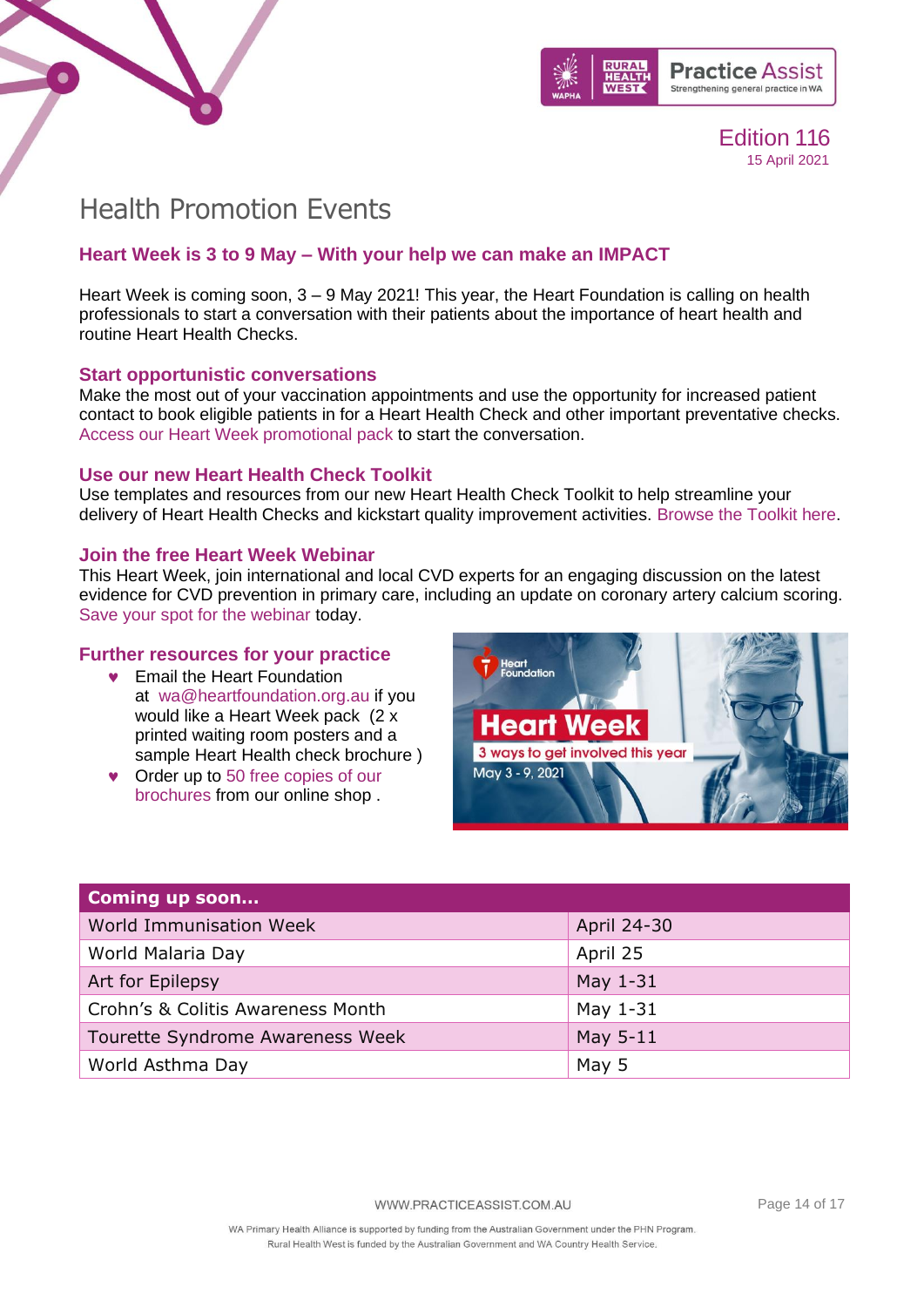



# <span id="page-14-0"></span>Practice Assist Resource Library

As part of our support for general practices, Practice Assist maintains a library of useful resources in our [Practice Assist Resource Library.](https://www.practiceassist.com.au/Resource-Library) These resources range across different topics from GP Accreditation, Practice Incentives Program, to the latest in resources around COVID-19.

Here are some of our new and updated resources:

#### **Clinical Resources**

**■** [Managing Drug Seeking Behaviour](https://www.practiceassist.com.au/PracticeAssist/media/ResourceLibrary/Clinical%20Resources/Managing-Drug-Seeking-Behaviour-Fact-Sheet-V2-201201.pdf) (new)

#### **COVID-19 Resources**

- COVID-19 Checklist Preparing Patients for [vaccination at a different location](https://www.practiceassist.com.au/PracticeAssist/media/ResourceLibrary/210326-WA-COVID-19-Checklist-Preparing-patients-for-vaccination-at-a-different-location.pdf) (new)
- COVID19 Vaccination for Nonparticipating [practices](https://www.practiceassist.com.au/PracticeAssist/media/ResourceLibrary/COVID19-Vaccination-for-Non-participating-practices-210325.pdf) (new)
- **COVID-19 Vaccination Planning Implementing** [a vaccination clinic checklist](https://www.practiceassist.com.au/PracticeAssist/media/Coronavirus-(COVID-19)/WA-COVID-19-Vaccination-Planning-Checklist-210323.pdf) (new)
- **Phase 1b COVID-19 Vaccine Roll-out through** [Primary Care Providers](https://www.practiceassist.com.au/PracticeAssist/media/Coronavirus-(COVID-19)/210319_Phase-1B-COVID-19-Vaccine-Roll-out-through-Primary-Care-Providers_V2-Updates-List-(002).pdf) – Version 2 updates (new)
- [COVID-19 Vaccine Patient Journey Template](https://www.practiceassist.com.au/PracticeAssist/media/ResourceLibrary/210325-COVID-19-Vaccine-Patient-Journey-Editable.pdf) (new)
- Medicare MBS Covid-19 Telehealth Services [GPs & OMPs](https://www.practiceassist.com.au/PracticeAssist/media/ResourceLibrary/210323-Medicare_MBS-COVID-19-Telehealth-Services-GPs-OMPs.pdf) (updated)
- Medicare MBS Covid-19 Telehealth Services [Nurse Practitioners](https://www.practiceassist.com.au/PracticeAssist/media/ResourceLibrary/210323-Medicare_MBS-COVID-19-Telehealth-Services-Nurse-Practitioners.pdf) (updated)
- Medicare MBS Covid-19 Telehealth Services [Mental Health](https://www.practiceassist.com.au/PracticeAssist/media/ResourceLibrary/210323-Medicare_MBS-COVID-19-Telehealth-Services-Mental-Health.pdf) (updated)
- **■** Medicare MBS Covid-19 Telehealth Services [Chronic Disease](https://www.practiceassist.com.au/PracticeAssist/media/ResourceLibrary/210323-Medicare_MBS-COVID-19-Telehealth-Services-Chronic-Disease.pdf) (updated)
- **MBS Covid-19 Telehealth Services Quick** [Guide GPs](https://www.practiceassist.com.au/PracticeAssist/media/ResourceLibrary/210323-Medicare_MBS-COVID-19-Telehealth-Services-Quick-Guide-GPs.pdf) (updated)
- **MBS Covid-19 Telehealth Services Quick** [Guide OMPs](https://www.practiceassist.com.au/PracticeAssist/media/ResourceLibrary/210323-Medicare_MBS-COVID-19-Telehealth-Services-Quick-Guide-OMPs.pdf) (updated)
- **MBS Covid-19 Telehealth Services Quick** [Guide Nursing & Allied Health](https://www.practiceassist.com.au/PracticeAssist/media/ResourceLibrary/210323-Medicare_MBS-COVID-19-Telehealth-Services-Quick-Guide-Nursing-Allied-Health.pdf) (updated)
- **MBS COVID-19 Vaccine Suitability** [Assessment Items](https://www.practiceassist.com.au/PracticeAssist/media/ResourceLibrary/MBS-COVID-19-Vaccine-suitability-Assessment-Service-Factsheet-210316.pdf) (new)
- [COVID-19 Vaccination Checklist](https://www.practiceassist.com.au/PracticeAssist/media/ResourceLibrary/WA-COVID-19-Vaccination-Checklist-210302.pdf) (new)
- [COVID-19 Vaccine Eligibility Checker](https://covid-vaccine.healthdirect.gov.au/eligibility) (new)

#### **Digital Health**

- **[Digital Health Services Fact Sheet](https://www.practiceassist.com.au/PracticeAssist/media/ResourceLibrary/Digital%20Health/Digital-Health-Services-Fact-Sheet-V1-210218.pdf) (new)**
- How to access AIR through My Health Record [and find a patient's immunisation history](https://www.practiceassist.com.au/PracticeAssist/media/ResourceLibrary/Digital%20Health/Accessing-AIR-through-MHR-Fact-Sheet-V2-210413.pdf) (new)

#### **Medicare**

- **MBS Items Frequently Used in General Practice** [Cheat Sheet](https://www.practiceassist.com.au/PracticeAssist/media/ResourceLibrary/Medicare%20Benefits%20Schedule/MBS-Items-Frequently-Used-in-General-Practice-Cheat-Sheet-V5-210114_1.pdf) (updated)
- [CDM Allied Health Group Services in RACF's](https://www.practiceassist.com.au/PracticeAssist/media/ResourceLibrary/Medicare%20Benefits%20Schedule/CDM-Allied-Health-Group-Services-in-RACFs-Fact-Sheet-V1-201222.pdf) (new)
- [CDM ATSI Allied Health in RACF's](https://www.practiceassist.com.au/PracticeAssist/media/ResourceLibrary/Medicare%20Benefits%20Schedule/CDM-ATSI-Allied-Health-in-RACFs-Fact-Sheet-V1-201222.pdf) (new)
- [CDM Allied Health in RACF's](https://www.practiceassist.com.au/PracticeAssist/media/ResourceLibrary/Medicare%20Benefits%20Schedule/CDM-Allied-Health-in-RACFs-Fact-Sheet-V1-201222.pdf) (new)
- [CDM GP or OMP in RACFs](https://www.practiceassist.com.au/PracticeAssist/media/ResourceLibrary/Medicare%20Benefits%20Schedule/CDM-GP-or-OMP-in-RACFs-Fact-Sheet-V1-201222.pdf) (new)<br>■ Mental Health Treatment Plans (M)
- Mental Health Treatment Plans (MHTPs) in [RACFs](https://www.practiceassist.com.au/PracticeAssist/media/ResourceLibrary/Medicare%20Benefits%20Schedule/MHTPs-in-RACFs-Fact-Sheet-V1-201222_1.pdf) (new)
- [MBS Attendance Items in RACFs Fact Sheet](https://www.practiceassist.com.au/PracticeAssist/media/ResourceLibrary/Medicare%20Benefits%20Schedule/MBS-Attendance-Items-in-RACFs-Fact-Sheet-210114.pdf) (new)

#### **Nurses in General Practice**

**[Nurses in General Practice](https://www.practiceassist.com.au/PracticeAssist/media/ResourceLibrary/Nurses%20in%20general%20practice/Employing-a-Nurse-in-a-General-Practice-Fact-Sheet-V3-201201.pdf) (updated)** 

#### **Programs and National Schemes**

- **[AIR Data Quality User Guide](https://www.practiceassist.com.au/PracticeAssist/media/ResourceLibrary/Programs%20and%20National%20Schemes/AIR-Data-Quality-User-Guide-V1-0-Nov-20.pdf) (new)**
- [AIR 010A Report User Guide](https://www.practiceassist.com.au/PracticeAssist/media/ResourceLibrary/Programs%20and%20National%20Schemes/AIR-010A-Report-User-Guide-Nov-2020-V1-0.pdf) (new)
- **•** Supporting and understanding delegations in [HPOS to enable access to the Australian](https://www.practiceassist.com.au/PracticeAssist/media/ResourceLibrary/Programs%20and%20National%20Schemes/HPOS-Supporting-providers_December-2020_Final_0.pdf)  [Immunisation Register](https://www.practiceassist.com.au/PracticeAssist/media/ResourceLibrary/Programs%20and%20National%20Schemes/HPOS-Supporting-providers_December-2020_Final_0.pdf) (new)
- **Recall and Reminder Letter template for cervical** screening [and follow-up](https://www.practiceassist.com.au/PracticeAssist/media/ResourceLibrary/Programs%20and%20National%20Schemes/200206-Recall-and-reminder-letter-templates-for-cervical-screening-and-follow-up-(January-2020).pdf) (new)
- **[Cervical Screening Flowchart](https://www.practiceassist.com.au/PracticeAssist/media/ResourceLibrary/Programs%20and%20National%20Schemes/201201-Cervical-Screening-Pathway.pdf) (new)**

#### **General Practice Accreditation**

- **[Privacy and Confidentiality Agreements](https://www.practiceassist.com.au/PracticeAssist/media/ResourceLibrary/General%20Practice%20Accreditation/Privacy-and-Confidentiality-Agreements-Fact-Sheet-V2-201109.pdf)** (updated)
- **Free Interpreting Services for Medical** [Practitioners](https://www.practiceassist.com.au/PracticeAssist/media/ResourceLibrary/General%20Practice%20Accreditation/Free-Interpreting-Services-for-Medical-Practitioners-Fact-Sheet-V1-201118.pdf) (new)
- **[Retention and Destruction of Medical Records](https://www.practiceassist.com.au/PracticeAssist/media/ResourceLibrary/General%20Practice%20Accreditation/Retention-and-Destruction-of-Medical-Records-Fact-Sheet-V2-201104.pdf)** (updated)
- **[Clinical Handover Policy Template](https://www.practiceassist.com.au/PracticeAssist/media/ResourceLibrary/General%20Practice%20Accreditation/Clinical-Handover-Policy-Template-V1-201118-Editable.pdf) (new)**

If you have an idea for a new resource or feedback on our current resources, please email [practiceassist@wapha.org.au](mailto:practiceassist@wapha.org.au) with ideas and comments.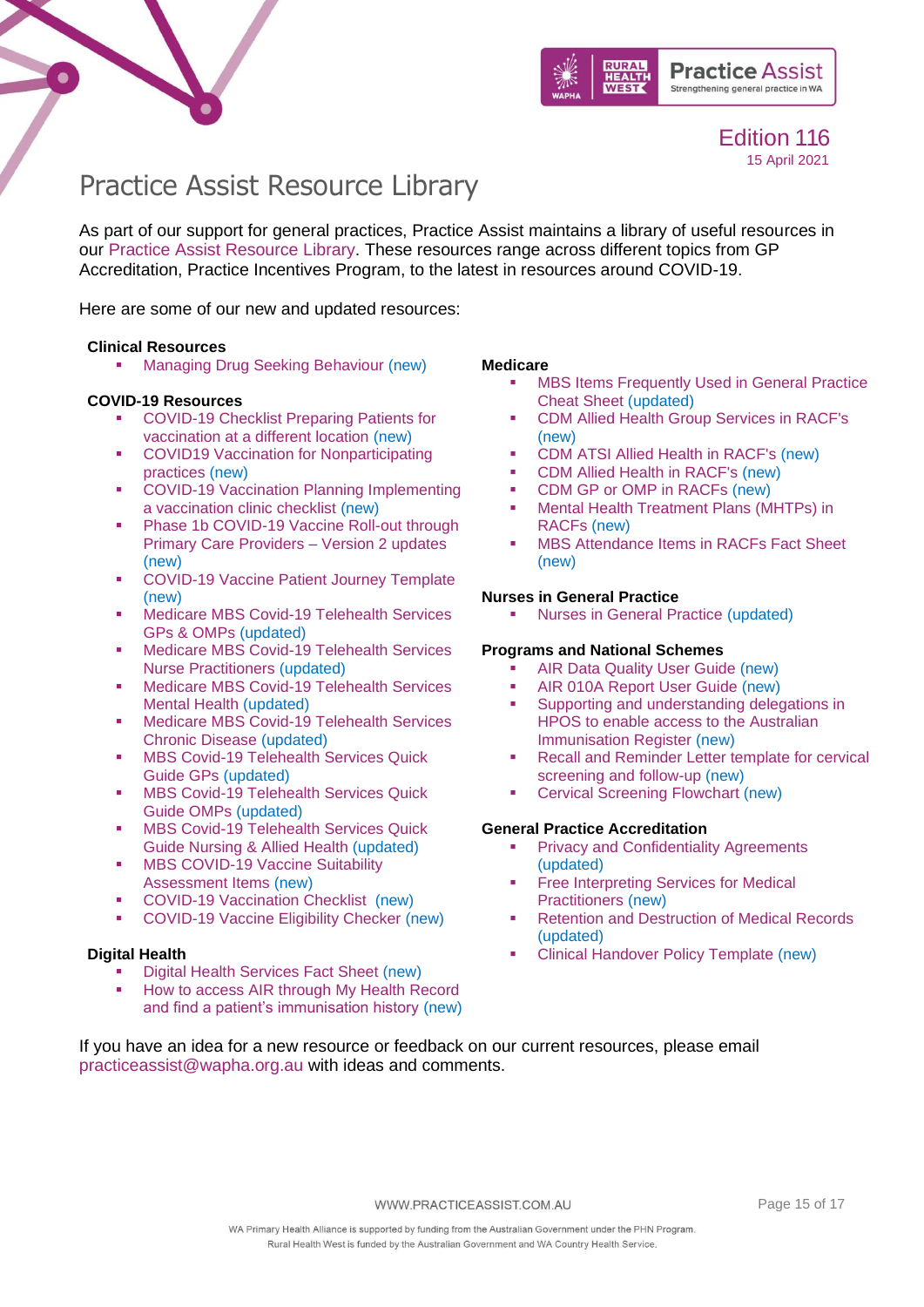



# <span id="page-15-0"></span>Education and training

Visit our Webinars & Workshops page at [www.practiceassist.com.au](http://www.practiceassist.com.au/) for the events calendar.

#### **Webinars**

[Learn how to assess and manage concussion](https://us02web.zoom.us/webinar/register/WN_aDa3V9ylRUGoWF3IErc-CQ) [Presented by Australasian College of Sport &](https://us02web.zoom.us/webinar/register/WN_aDa3V9ylRUGoWF3IErc-CQ)  [Exercise Physicians](https://us02web.zoom.us/webinar/register/WN_aDa3V9ylRUGoWF3IErc-CQ) [Multiple dates March to June 2021](https://us02web.zoom.us/webinar/register/WN_aDa3V9ylRUGoWF3IErc-CQ)

### **Workshops**

[Cervical Screening for nurses](https://shq.org.au/course/certificate-nursing-cervical-screening-only/) Presented by Sexual Head Quarters (SHQ) Multiple dates

[Hear No, Smell No, Speak No: Paediatric ENT](https://www.practiceassist.com.au/PracticeAssist/media/Practice-Connect/ENT-Flyer_210407.pdf)  **[Update](https://www.practiceassist.com.au/PracticeAssist/media/Practice-Connect/ENT-Flyer_210407.pdf)** 

[Presented by FSH and Health Pathways](https://www.practiceassist.com.au/PracticeAssist/media/Practice-Connect/ENT-Flyer_210407.pdf) [Thursday 22 April](https://www.practiceassist.com.au/PracticeAssist/media/Practice-Connect/ENT-Flyer_210407.pdf)

[Automated coaching programs to improve](https://connectedhealth-cre.org/event/automated-coaching-programs-to-improve-diabetes-management/)  [diabetes management](https://connectedhealth-cre.org/event/automated-coaching-programs-to-improve-diabetes-management/) [Presented by Connected Health CRE](https://connectedhealth-cre.org/event/automated-coaching-programs-to-improve-diabetes-management/) [Thursday 22 April](https://connectedhealth-cre.org/event/automated-coaching-programs-to-improve-diabetes-management/)

### [North Metro Foot Initiative Dinner](mailto:shona.vigus@diabeteswa.com.au)

[Presented by Diabetes WA](mailto:shona.vigus@diabeteswa.com.au) [Thursday 22 April](mailto:shona.vigus@diabeteswa.com.au)

### [Course in Ear and Hearing Health](https://www.benchmarquegroup.com.au/courses/ear-and-hearing-health)

[Presented by The Benchmarque Group](https://www.benchmarquegroup.com.au/courses/ear-and-hearing-health) [Monday 19, Tuesday 20 & Wednesday 21April](https://www.benchmarquegroup.com.au/courses/ear-and-hearing-health)

### [Course in Ear Canal Microsuction](https://www.benchmarquegroup.com.au/courses/ear-canal-micro-suction)

[Presented by The Benchmarque Group](https://www.benchmarquegroup.com.au/courses/ear-canal-micro-suction) [Thursday 22 & Friday 23 April](https://www.benchmarquegroup.com.au/courses/ear-canal-micro-suction)

[Midwest-Gascoyne Health Professionals Network](https://www.eventbrite.com.au/e/voluntary-assisted-dying-implementation-conference-tickets-145167577131?aff=odeimcmailchimp&mc_cid=0f78baf5fb&mc_eid=3dc506253a)  **[Launch](https://www.eventbrite.com.au/e/voluntary-assisted-dying-implementation-conference-tickets-145167577131?aff=odeimcmailchimp&mc_cid=0f78baf5fb&mc_eid=3dc506253a)** 

[Presented by Midwest-Gascoyne Health](https://www.eventbrite.com.au/e/voluntary-assisted-dying-implementation-conference-tickets-145167577131?aff=odeimcmailchimp&mc_cid=0f78baf5fb&mc_eid=3dc506253a)  [Professionals Network](https://www.eventbrite.com.au/e/voluntary-assisted-dying-implementation-conference-tickets-145167577131?aff=odeimcmailchimp&mc_cid=0f78baf5fb&mc_eid=3dc506253a) [Thursday 22 April](https://www.eventbrite.com.au/e/voluntary-assisted-dying-implementation-conference-tickets-145167577131?aff=odeimcmailchimp&mc_cid=0f78baf5fb&mc_eid=3dc506253a)

[With the end in mind: Palliative care and](https://www.eventbrite.com.au/e/with-the-end-in-mind-palliative-care-and-voluntary-assisted-dying-7875-tickets-145396652301)  [voluntary assisted dying](https://www.eventbrite.com.au/e/with-the-end-in-mind-palliative-care-and-voluntary-assisted-dying-7875-tickets-145396652301) [Presented by Cancer Council WA](https://www.eventbrite.com.au/e/with-the-end-in-mind-palliative-care-and-voluntary-assisted-dying-7875-tickets-145396652301)

[Wednesday 28 April](https://www.eventbrite.com.au/e/with-the-end-in-mind-palliative-care-and-voluntary-assisted-dying-7875-tickets-145396652301)

#### [COVID-19 vaccine uptake and acceptance](https://us02web.zoom.us/webinar/register/WN_dAxq0oHjQImamxq_f1zs5g) [Presented by NCIRS](https://us02web.zoom.us/webinar/register/WN_dAxq0oHjQImamxq_f1zs5g) [Friday 30 April](https://us02web.zoom.us/webinar/register/WN_dAxq0oHjQImamxq_f1zs5g)

[Pathfinder: Early Career GP Conference 2021](https://racgp.au1.qualtrics.com/jfe/form/SV_6KEemh74qpzMsmO) [Presented by RACGP](https://racgp.au1.qualtrics.com/jfe/form/SV_6KEemh74qpzMsmO) [Saturday 1 May](https://racgp.au1.qualtrics.com/jfe/form/SV_6KEemh74qpzMsmO)

### [Neurological Emergencies Workshop](https://www.ruralhealthwest.com.au/general-practice/professional-development/conferences-events/2021/05/07/default-calendar/neurological-emergencies-(neuro)---bunbury)

[Presented by Rural Health](https://www.ruralhealthwest.com.au/general-practice/professional-development/conferences-events/2021/05/07/default-calendar/neurological-emergencies-(neuro)---bunbury) West [Friday 7 May](https://www.ruralhealthwest.com.au/general-practice/professional-development/conferences-events/2021/05/07/default-calendar/neurological-emergencies-(neuro)---bunbury)

#### [Certificate in Sexual and Reproductive Health](https://shq.org.au/course/certificate-nursing/)  [\(Nursing\)](https://shq.org.au/course/certificate-nursing/) Presented by Sexual Head Quarters (SHQ) Monday 10 to Thursday 13 May

[Contraceptive Implant training for Nurses](https://shq.org.au/education/courses/) Presented by Sexual Head Quarters (SHQ) Thursday 13 May

#### [Paediatric Emergencies and Clinical Healthcare](https://www.ruralhealthwest.com.au/general-practice/professional-development/conferences-events/2021/05/21/default-calendar/paediatric-emergencies-and-clinical-healthcare-scenarios-(peachs)---broome)  [Scenarios \(PEaCHS\)](https://www.ruralhealthwest.com.au/general-practice/professional-development/conferences-events/2021/05/21/default-calendar/paediatric-emergencies-and-clinical-healthcare-scenarios-(peachs)---broome)  [Presented by Rural Health West](https://www.ruralhealthwest.com.au/general-practice/professional-development/conferences-events/2021/05/21/default-calendar/paediatric-emergencies-and-clinical-healthcare-scenarios-(peachs)---broome) [Friday 21 May](https://www.ruralhealthwest.com.au/general-practice/professional-development/conferences-events/2021/05/21/default-calendar/paediatric-emergencies-and-clinical-healthcare-scenarios-(peachs)---broome)

[Toxicological Emergencies](https://www.ruralhealthwest.com.au/general-practice/professional-development/conferences-events/2021/05/21/default-calendar/toxicological-emergencies-(tox)---albany) 

[Presented by Rural Health West](https://www.ruralhealthwest.com.au/general-practice/professional-development/conferences-events/2021/05/21/default-calendar/toxicological-emergencies-(tox)---albany) [Friday 21 May](https://www.ruralhealthwest.com.au/general-practice/professional-development/conferences-events/2021/05/21/default-calendar/toxicological-emergencies-(tox)---albany)

### [Voluntary Assisted Dying Implementation](https://www.eventbrite.com.au/e/voluntary-assisted-dying-implementation-conference-tickets-145167577131?aff=odeimcmailchimp&mc_cid=0f78baf5fb&mc_eid=3dc506253a)  **[Conference](https://www.eventbrite.com.au/e/voluntary-assisted-dying-implementation-conference-tickets-145167577131?aff=odeimcmailchimp&mc_cid=0f78baf5fb&mc_eid=3dc506253a)**

[Presented by WA Department of Health](https://www.eventbrite.com.au/e/voluntary-assisted-dying-implementation-conference-tickets-145167577131?aff=odeimcmailchimp&mc_cid=0f78baf5fb&mc_eid=3dc506253a) [Saturday 22 and Sunday 23 May 2021](https://www.eventbrite.com.au/e/voluntary-assisted-dying-implementation-conference-tickets-145167577131?aff=odeimcmailchimp&mc_cid=0f78baf5fb&mc_eid=3dc506253a)

#### [Rural Remote Retrieval Weekend 2021](https://www.ruralhealthwest.com.au/general-practice/professional-development/conference/2021/05/13/default-calendar/rural-and-remote-retrieval-weekend-2021) [Presented by Rural Health West](https://www.ruralhealthwest.com.au/general-practice/professional-development/conference/2021/05/13/default-calendar/rural-and-remote-retrieval-weekend-2021) [Thursday 13 to Sunday 16 May](https://www.ruralhealthwest.com.au/general-practice/professional-development/conference/2021/05/13/default-calendar/rural-and-remote-retrieval-weekend-2021)

[Obstetric Emergencies](https://www.ruralhealthwest.com.au/general-practice/professional-development/conferences-events/2021/06/11/default-calendar/obstetric-emergencies-(obs)---kalgoorlie) [Presented by Rural Health West](https://www.ruralhealthwest.com.au/general-practice/professional-development/conferences-events/2021/06/11/default-calendar/obstetric-emergencies-(obs)---kalgoorlie) Friday [11 June](https://www.ruralhealthwest.com.au/general-practice/professional-development/conferences-events/2021/06/11/default-calendar/obstetric-emergencies-(obs)---kalgoorlie)

[Rural Anaesthesia Down Under Conference 2021](https://www.ruralhealthwest.com.au/general-practice/professional-development/conference/2021/06/13/default-calendar/rural-anaesthesia-down-under-conference-2021) [Presented by Rural Health West](https://www.ruralhealthwest.com.au/general-practice/professional-development/conference/2021/06/13/default-calendar/rural-anaesthesia-down-under-conference-2021) [Sunday 13 to Wednesday 16 June](https://www.ruralhealthwest.com.au/general-practice/professional-development/conference/2021/06/13/default-calendar/rural-anaesthesia-down-under-conference-2021)